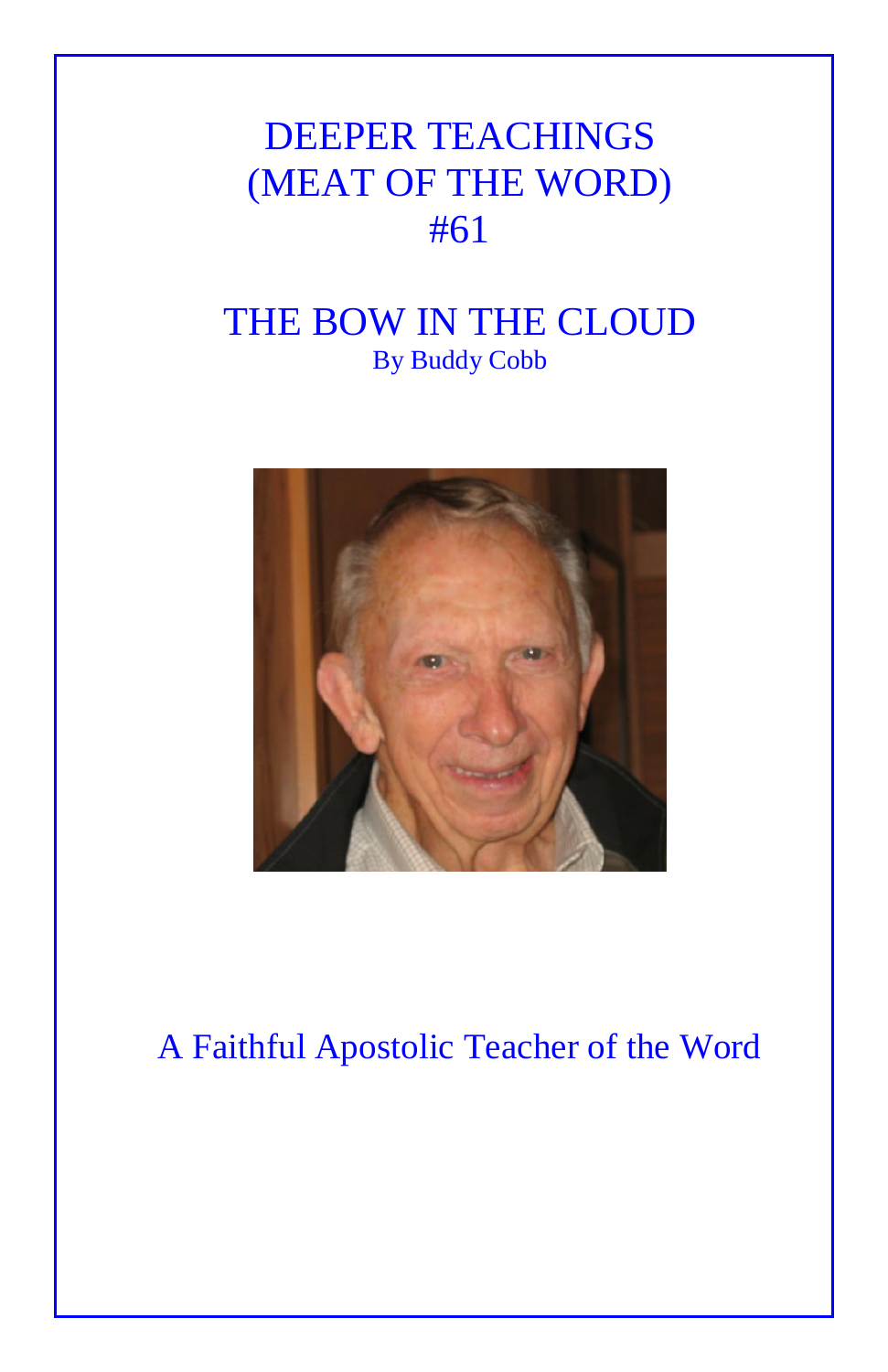## **THE BOW IN THE CLOUD By Buddy Cobb**

In this teaching I want to lay out for you what the scriptures teach concerning God's plan and purpose for all who are the elect, His church. It will be needful for you to understand this teaching by the anointing (1 John 2:27). So let us get our minds anointed, get centered on God, and let the Holy Spirit unveil to us the truth concerning what God's plan for His church really calls for.

What has God called us out and separated us for? We know what He has separated us from, darkness, sin, and self. What has He separated us unto? The answer is Himself, that we might be His inheritance (Ephesians 1: 18-23). How quickly we would say that this is true, but we need to understand what it means to be His inheritance, the fullness of Him that filleth all in all (Ephesians 1:23). The beginning of this understanding is found in Genesis, the book of beginnings.

In Genesis 3:5 we read, 'For God doth know that in the day ye eat thereof, then your eyes shall be opened, and ye shall be as God (R.V.), knowing good and evil." It is interesting to note that what the woman was after, what she was seeking to obtain from the tree of knowledge, to be as God, God is also desiring the same for us. In other words, what we are really wanting, God is also wanting for us. That which became the issue in the garden was "the way" to accomplish it. What appealed to the woman was the idea that she could be as God. What does it mean to be as God? It means to be in His image, in His likeness, in His glory and to have all His attributes, His wisdom, His knowledge, His power, and His righteousness. God wants us to be as He is, for His purpose is to create us in the image and likeness of God (Genesis 1:26) and to obtain unto His glory! (See I Thessalonians 2:12 and I Peter 5:10) The trouble is, all have sinned and come short of the glory of God (Romans 3:23), for all have not known "the way" God's plan calls for (Hebrews 3: 1 0).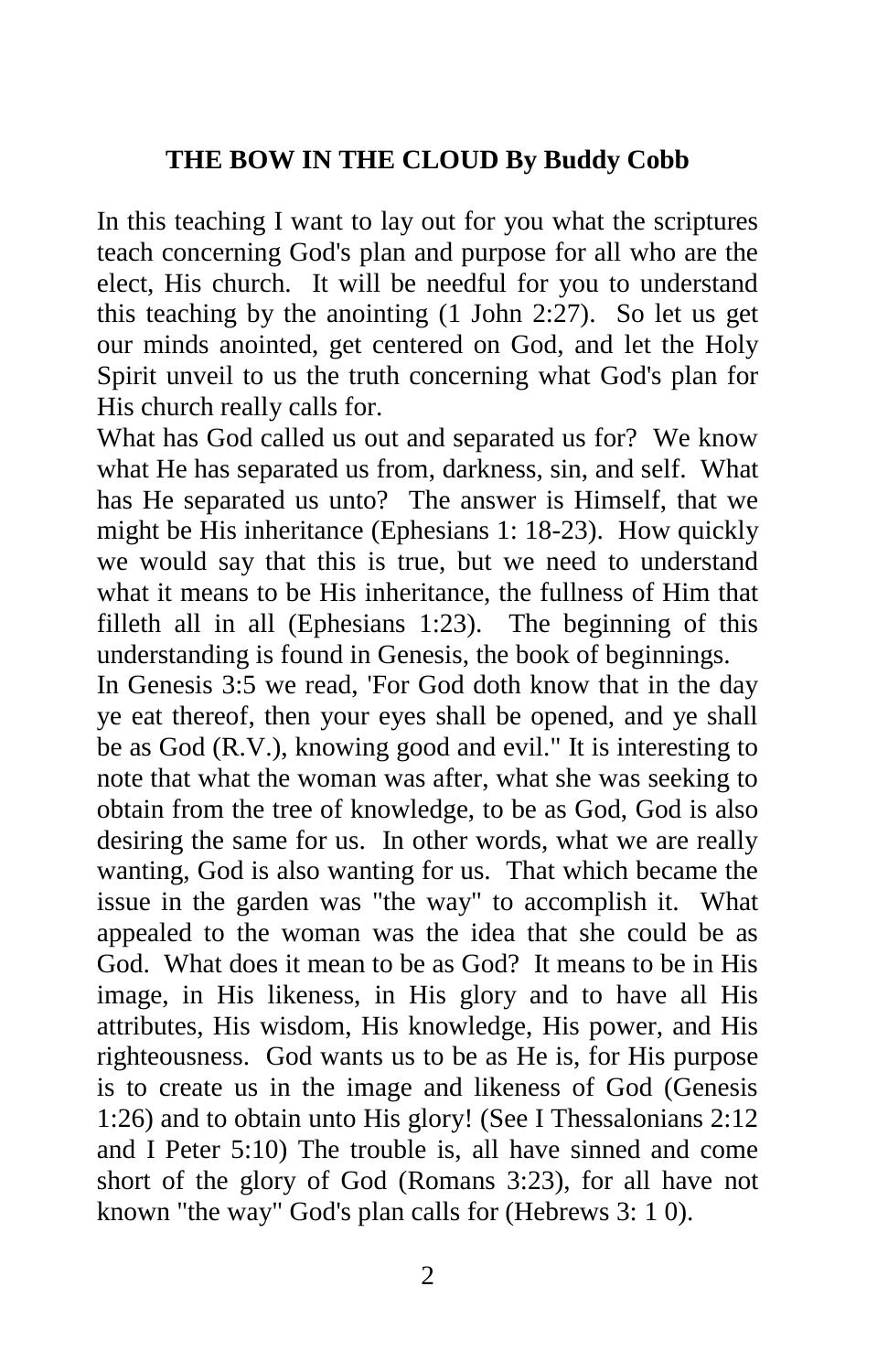We can now see that the controversy is not over what we are to be, but over "the way"! The serpent made his suggestion to the woman, "You cannot trust God to do it for you. If you are going to become as God, you will have to accomplish it yourself, by your own effort, by reaching your hand out and taking it." (i.e., self-improvement, the doctrine of humanism). Note: To take something that does not belong to you is stealing; to receive something from the one who owns it makes it a free gift.

We find in the word (Philippians 2:6) that it is not a matter of robbery to be equal with God (i.e., something to be grasped). It is not a matter of attainment, but obtainment! The Lord has given commandment that we be perfect and holy, even as **He is.** How can we do that? We find two ways. One is "the way of the serpent", by reaching out to the tree of knowledge and doing it yourself by human wisdom and human effort (a false way). The second way is "the way of God", by surrendering to God and letting Him do it. We see that the woman, beguiled, took the way of the serpent. The reason the devil always wants to make it a "do-it-yourself project" is so he can get control. From the moment you come out of the surrendered position to God, declare your independence, and begin to move in a way to show you have a capability, that by your own wisdom, power, and strength you can do it yourself, then you are under the control of the devil. Darkness has overtaken you. The light that is now in you is darkness (Romans 1:21 - 23). This voids our understanding and alienates us from the life of God which is light (John 1:4) and leaves us defeated in our efforts to be as God.

I want you to know that the devil is religious. He is more religious than God. The Father is the author of one true religion and the devil is the author of all the rest. The devil desires to be worshipped even as God desires to be worshipped, but not for the same reasons. He showed his hand when he was before Jesus in the wilderness and said, "All these things will I give thee, if thou wilt fall down and worship me." (Matthew 4:9). That is what the devil wants, a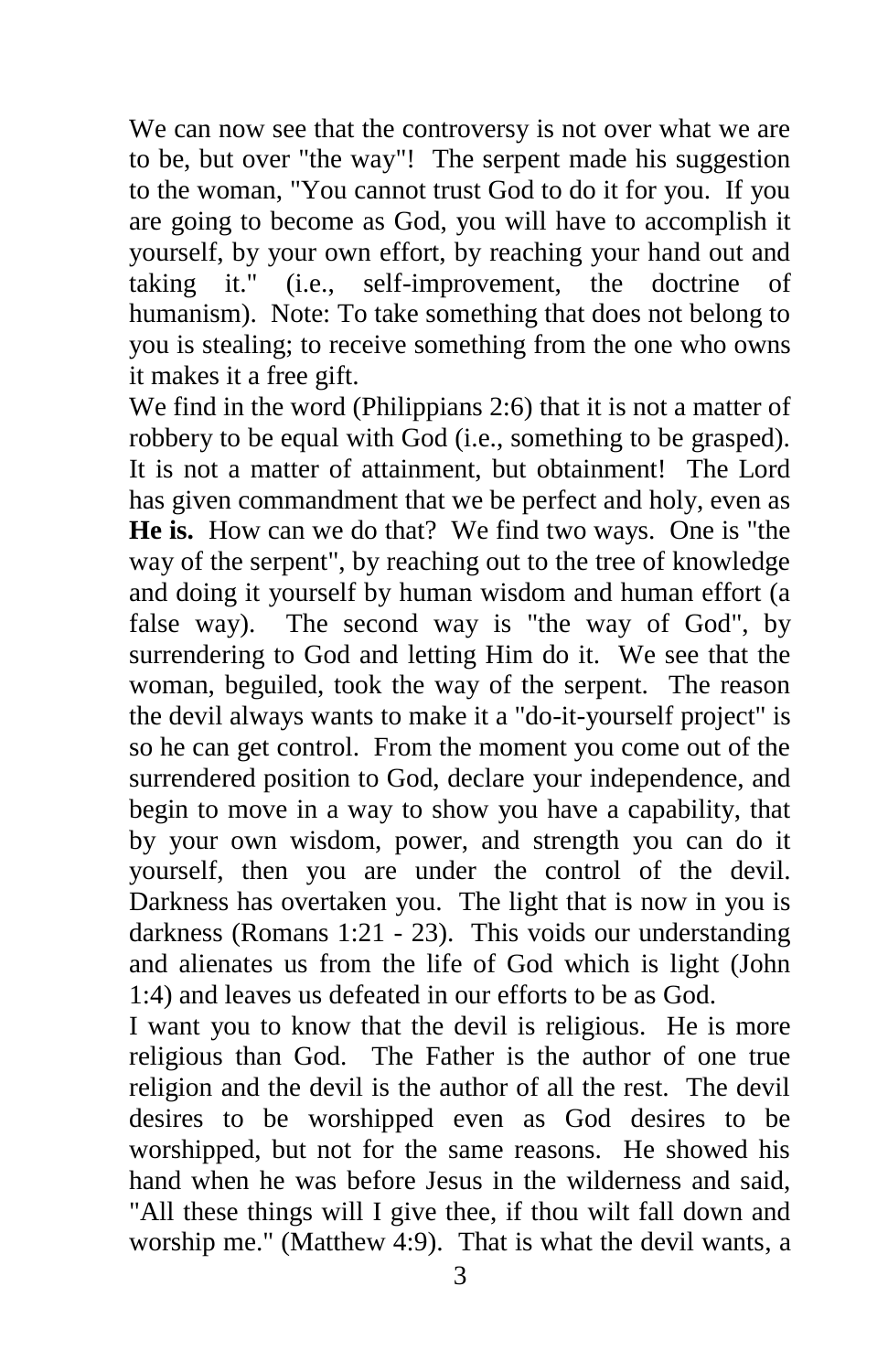body to serve and obey him. God says He has given to every seed his own body. It is a matter of whose body you are a member. The devil knew how to draw Eve out of the body of God or Christ and into the body of the devil or anti-Christ by enticing her, drawing her away from the truth, through her own lust, through the vanity of her own mind, causing her to imagine that she could gain her purpose another way.

We find in Genesis 3:14 and 15 that there are two kinds of seeds spoken of. "And the Lord God said unto the serpent, Because thou hast done this, thou art cursed above all cattle, and above every beast of the field; upon thy belly shalt thou go, and dust shalt thou eat all the days of thy life: And I will put enmity between thee and the woman, and between **thy seed** and **her seed;** it shall bruise thy head, and thou shalt bruise his heel." There is an interesting thing here. God says, "And I will put enmity between **thy seed** and **her seed,"** and yet his seed had to come by her. There can be no reproduction without a union between a male and a female, so there has been a play since the beginning of time by the serpent to lay hold upon the woman that he might bring forth a seed after his kind, and he has been very successful.

The woman typifies the church. It says that Eve is the mother of all living. She has to be. God only made one woman. The woman was made to be the help meet for man (Christ), but she played the harlot. Anytime the woman plays the part of the harlot, she is going to bring forth a seed. It is not going to be a godly seed, but an ungodly seed, whose father is the serpent (John 8:41 - 45). We see then a potential for two kinds of seeds from the woman, which is the result of eating of the tree of the knowledge of good and evil. Yet it is the same woman which God will bring to Himself, purify, and bring forth His seed. That is why Mary's name is Mary. Her name means rebellion. For first, there is a falling away before there is a drawing nigh . We find that this is what happened even in the Old Testament church. Old Testament Israel fell away from God before she was ever established in the land. She had to be recovered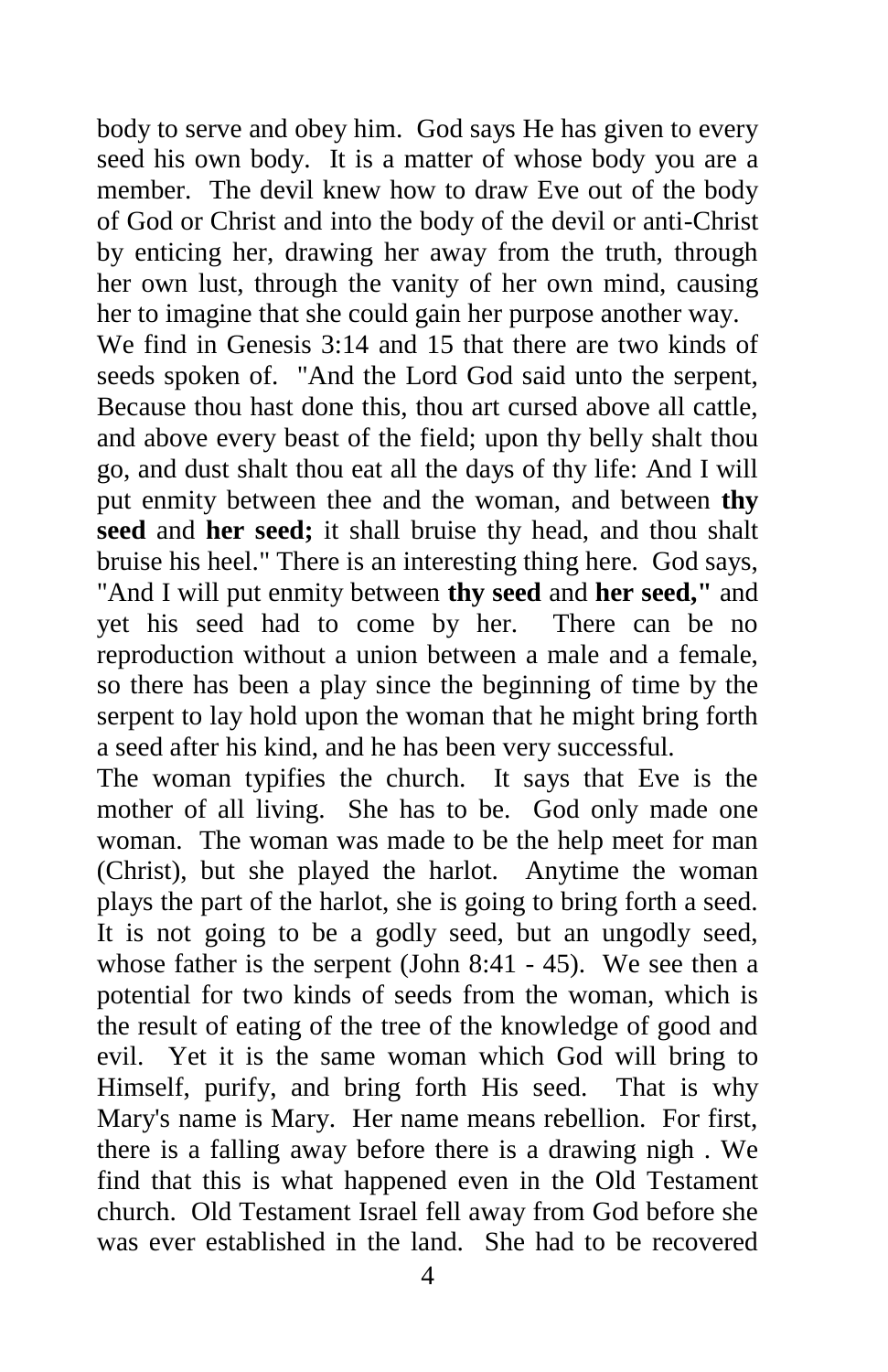from bondage and sanctified in the wilderness before she could be taken into the Promised Land and possess it. It is also what Paul taught would have to happen in this New Testament age before the day of Christ could come (11 Thessalonians 2:1 - 12).

As we progress, we pick up from Genesis 3 a promise of God that He is going to bring forth a seed from the woman that will be able to effectually deal with the head of the seed of the serpent. In tracing the fulfillment of that promise in the scripture, we look next at Genesis 9, but before we do, I would like to say this.

Many have been deceived into thinking that the goal (i.e. what God has called us to) is the attaining of something for ourselves, place, a standing, or a heavenly home. I do not know what was in your mind, but I used to have a hard time trying to really define it. We said we wanted to go to heaven when we died, but what does that mean? It was a place I knew absolutely nothing about and how could I be assured that I would like it any better than where I am? As a matter of fact, if God took us to heaven while still in the unregenerated condition, as when we first came to God, we would not like it there at all. It would be pure hell to us because all things there are in a much higher plane than where we are. What we have learned to love and like and to enjoy in our lower life is not to be found in heaven, no more than the leeks and garlic were to be found in the wilderness. So we see in order to enjoy getting into heaven that heaven has to get into us first.

There has to be a change of nature, not just environment or a geographical place; thus a change of the things you desire and enjoy. We must be regenerated, born again. I would not have enjoyed the spirit led meetings we have today before I was converted and filled with the Holy Ghost. You could not have gotten me in one. I would have rather been out fishing. I would have told you I was communing with God more than you by being out in nature enjoying God's handiwork. The kind of meetings we have in the Spirit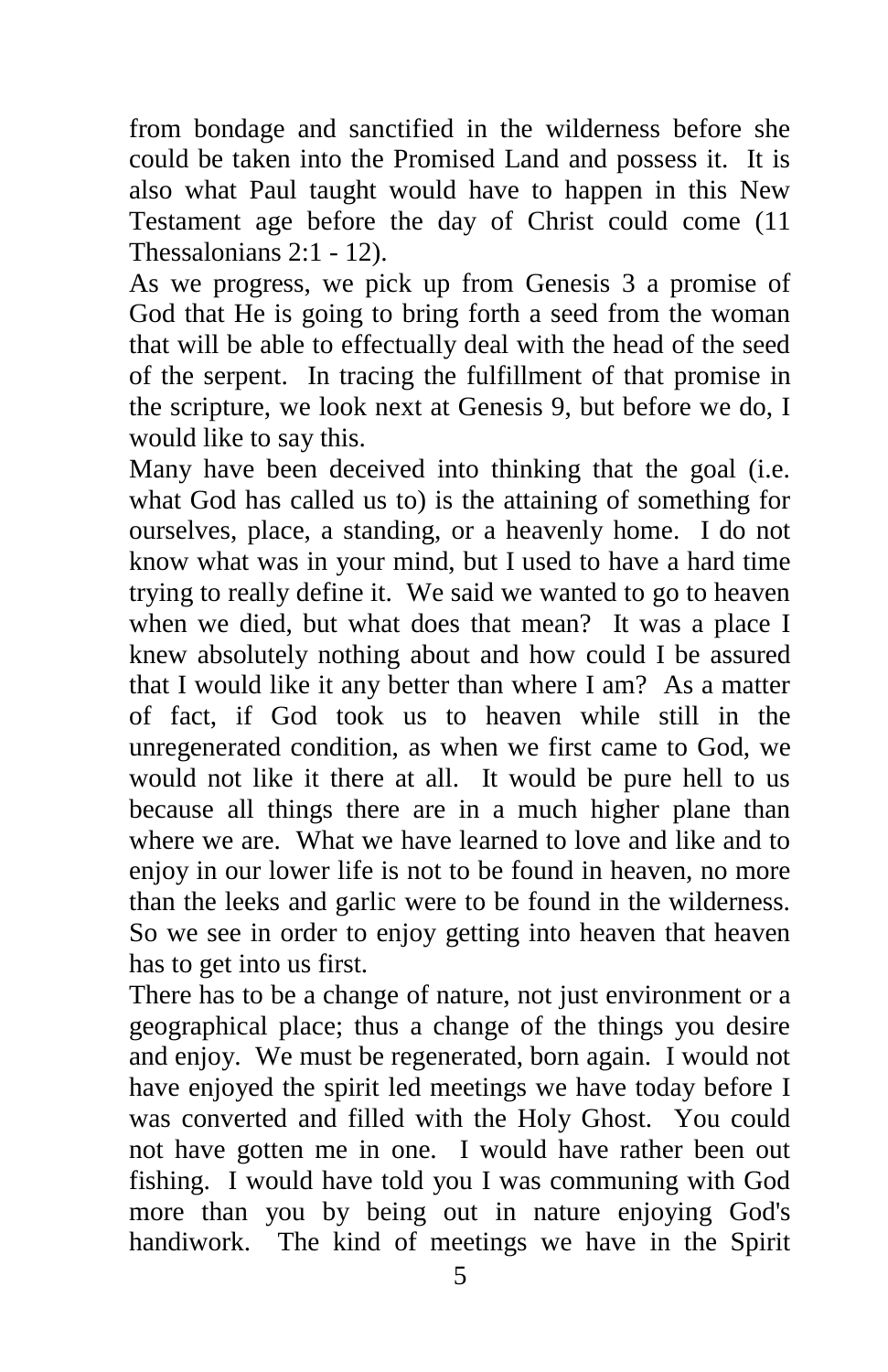would have seemed to me foolishness, singing in the Spirit, the operations of the gifts of the Spirit, clapping hands, two hour sermons, etc! I would not have received it at all. The natural man's mind cannot understand or receive the things of God (I Corinthians 2:14). The god of this world has the natural man's mind so blinded to the truth (11 Corinthians 4:4) and in such darkness that man cannot begin to see the kingdom of God, much less enter into it (John 3:1 - 6)

The mystery of God's plan to fulfill His promise continues in Genesis 9:12 - 16. In speaking to Noah, God said, "This is the token of the covenant which I make between me and you and every living creature that is with you, for perpetual generations: I do set my bow in the cloud, and it shall be for a token of a covenant between me and the earth. And it shall come to pass, when I bring a cloud over the earth, that the bow shall be seen in the cloud: And I will remember my covenant, which is between me and you and every living creature of all flesh; and the waters shall no more become a flood to destroy all flesh. And the bow shall be in the cloud; and I will look upon it, that I may remember the everlasting covenant between God and every living creature of all flesh that is upon the earth." God has only made two covenants with His people.

One, which was temporary, is the covenant of the law, written and engraved in stones (11 Corinthians 3:7). The other is the everlasting covenant. The everlasting covenant was not to be a covenant of law, of external observation written in tables of stone, but the everlasting covenant called for the law to be transferred from the outside to the inside of man, the law to be written and engraved in our minds and in our hearts (Hebrews 8:7 - 13) so that we are no longer trying to attain to it but, praise God, we are by nature doing it (Romans 2:13 - 15). God said that the token of the everlasting covenant that He is going to establish with His people is the bow in the cloud. I want to submit to you that in the language of the Holy Spirit this is saying the very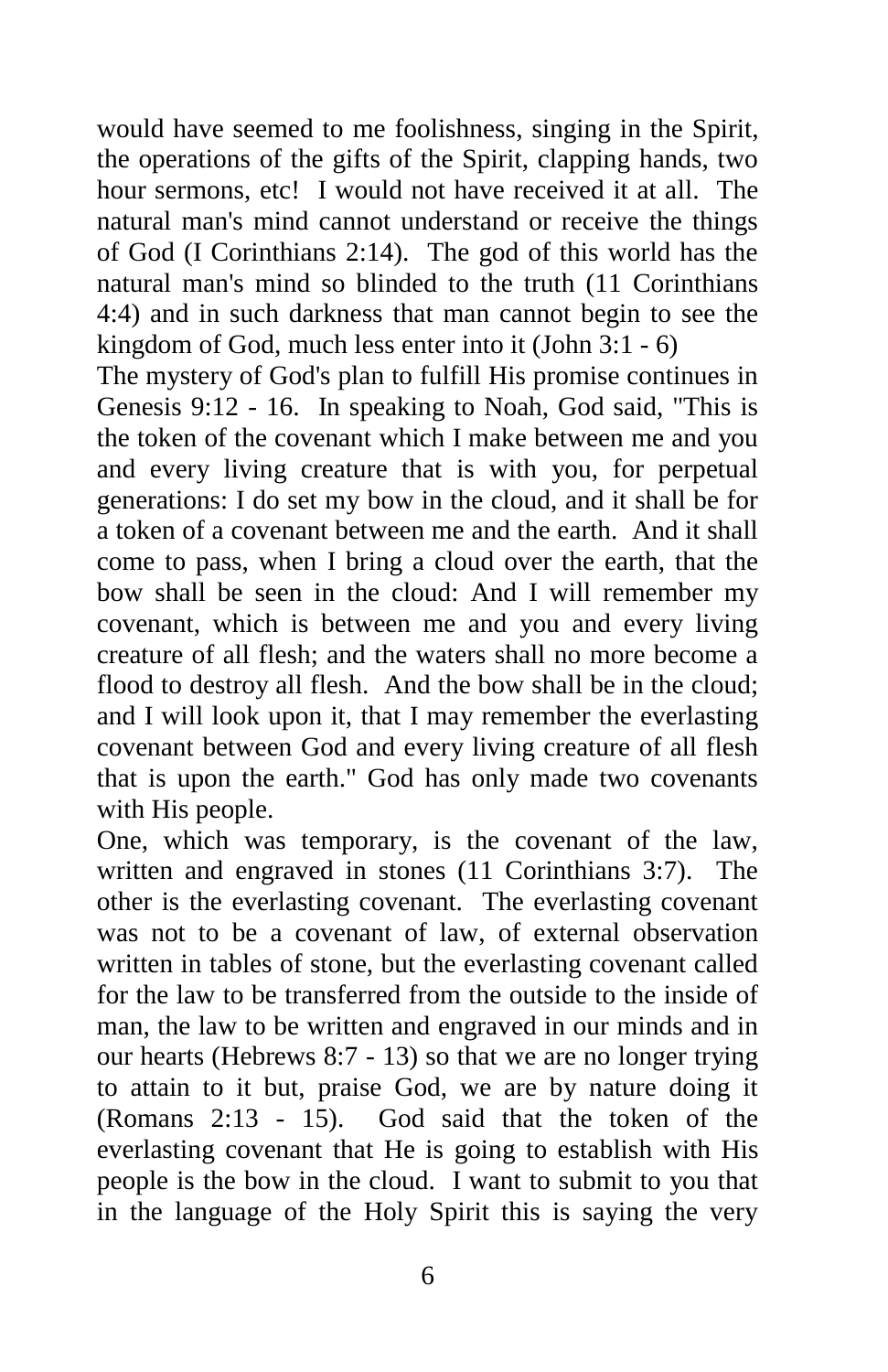same thing as "Christ in you, the hope of glory", as we shall see.

I want briefly to open up the spiritual language of the Bible, using the Bible as the commentary. Whenever you go into another country, a different language is spoken. It is the same in the "far country" of God. When we walk in the heavenlies in the spiritual realm, we discover there the spiritual language (words) which the Holy Ghost teaches and uses.

As Paul says in I Corinthians 2:13, "Which things also we speak, not in the words which man's wisdom teacheth, but which the Holy Ghost teacheth; comparing spiritual things with spiritual." If we are going to have communion with God, we must learn how to speak and understand the spiritual language. The reason the Bible is an obscure book to people is because they do not understand the language of the Holy Ghost. One of the first things the Holy Ghost does when He comes into our spirit is to begin to give us an understanding of the things which are true, that we might know Him who is true (I John 5:20), by bringing us into an understanding of His heavenly spiritual language (1Corinthians 2:12). Many examples of the way the Holy Spirit uses the spiritual language of the kingdom of God is seen in the book of Psalms, where the believers are referred to as the sheep of His pasture and the trees of righteousness. The language of the Holy Spirit is rich in symbolism, which we must understand in order to hear what the Spirit says to the church.

We read in Psalms 57:9 and 10, "I will praise thee, O Lord, among the people: I will sing unto thee among the nations. For thy mercy is great unto the heavens, and thy truth unto the clouds." The Holy Ghost is not inferring here that God is speaking His truth to natural clouds. What good would that do? He is saying that His truth is unto the clouds which are His people.

In Psalms 68:34 it says, "Ascribe ye strength unto God: his excellency is over Israel, and his strength is in the clouds."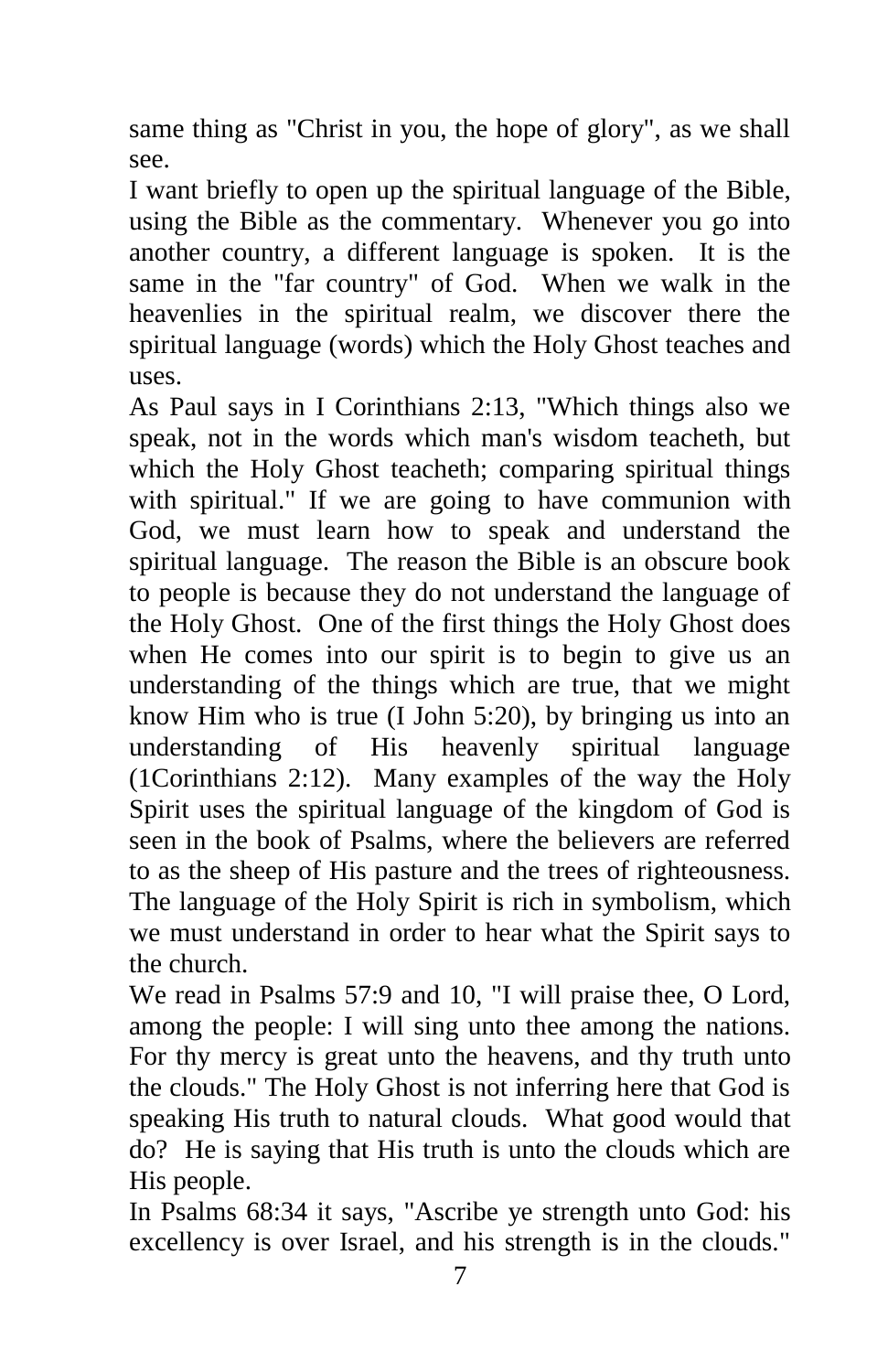His excellency is over Israel! That is where the clouds are. They are above. His excellency is in the clouds. His excellency is in His people who have been made perfect through suffering and obedience that they might be made the manifestation of His glory! You are going to find the perfected ones over Israel, judging the twelve tribes (Matthew 19:28), ruling over the nations (Rev. 20:4). Where is His strength? In the clouds! It is not those physical clouds up in the sky!

Why does God picture us as clouds? James 4:14 says, "Whereas ye know not what shall be on the morrow. For what is your life? It is even a vapour, that appeareth for a little time, and then vanisheth away." What is a cloud, but a vapour. How do clouds move? They are propelled by the wind. What does Jesus say about one that is born of the Spirit?

In John 3:8 He says, "The wind bloweth where it listeth, and thou hearest the sound thereof, but canst not tell whence it cometh, and whither it goeth: so is every one that is born of the Spirit."

In Hebrews 12:1, 11 Peter 2:17, and Jude 12, we find again examples of the Holy Spirit using the symbolism of clouds to represent people.

There are many more scriptures concerning the clouds. Once you see what the clouds represent, passages of scripture that have been obscure to you before will suddenly take on new meaning. Let us go back to Genesis 9 and consider the bow in the cloud. It so happens that the Hebrew meaning of the word here is not rainbow, but battle bow. To help our understanding, we need to look at Zechariah 9, but first let us read one of the statements that Jesus made concerning what we can expect it to be like when He returns. In Matthew 24:27 Jesus said, "For as the lightning cometh out of the east, and shineth even unto the west; so shall also the coming of the Son of man be." It is going to be like the lightning shining from the east to the west! You are not going to miss it. You do not have to worry about it being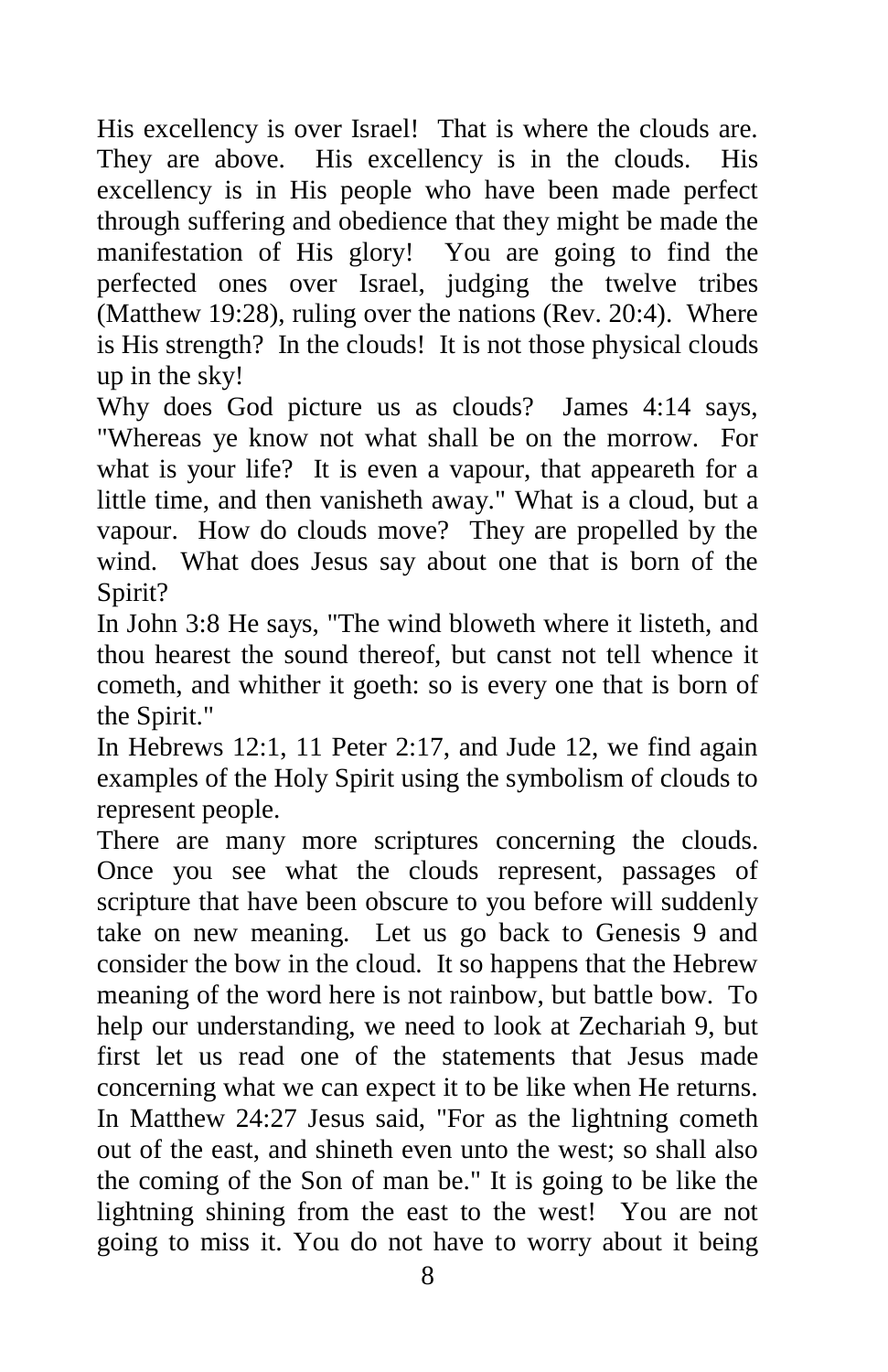done secretly in a corner, but this thing is going to be done openly in the world.

It is going to be an obvious thing, so obvious that even the world is going to have to acknowledge it! For every tongue is going to confess and every knee is going to bow to the glory of God (Philippians 2:1 1). His first coming, however, was different.

We read in Zechariah 9:9 and 10, "Rejoice greatly, O daughter of Zion; shout, 0 daughter of Jerusalem: behold, thy King cometh unto thee: he is just, and having salvation; lowly, and riding upon an ass, and upon a colt the foal of an ass. And I will cut off the chariot from Ephraim, and the horse from Jerusalem, and the battle bow shall be cut off: and shall speak peace unto the heathen: and his dominion shall be from sea even to sea, and from the river even to the ends of the earth." This ties in with the scripture in Daniel 9:26 where it says, "And after threescore and two weeks shall Messiah be cut off, but not for himself . . . ", not for himself, not because of himself but because of the errors of his people. And so, this bow was "cut off. In Isaiah 53:8 and Acts 8:33 it says that He was cut off from the land of the living and who shall declare His generation? A big question: Who is capable of declaring His generation? Psalms 22:30 answers it.

"A seed shall serve him; it shall be accounted to the Lord for a generation." What kind of generation? The generation that shall declare His name! You see, in order to know a man lived upon this earth, there has to be something that remains to declare it. Where is that to be found which declares that God has ever manifested His life upon this earth? There has to be something that remains to declare it. Where is the generation that can declare it? Where is the seed that can show forth the same righteous life that is of the Lord to whom we pray in heaven? That is what the whole world has been waiting for! The manifestation of that seed! Amen! The scriptures in Zechariah 9: 10 says the battle bow shall be cut off and He shall speak peace. Notice that it says, the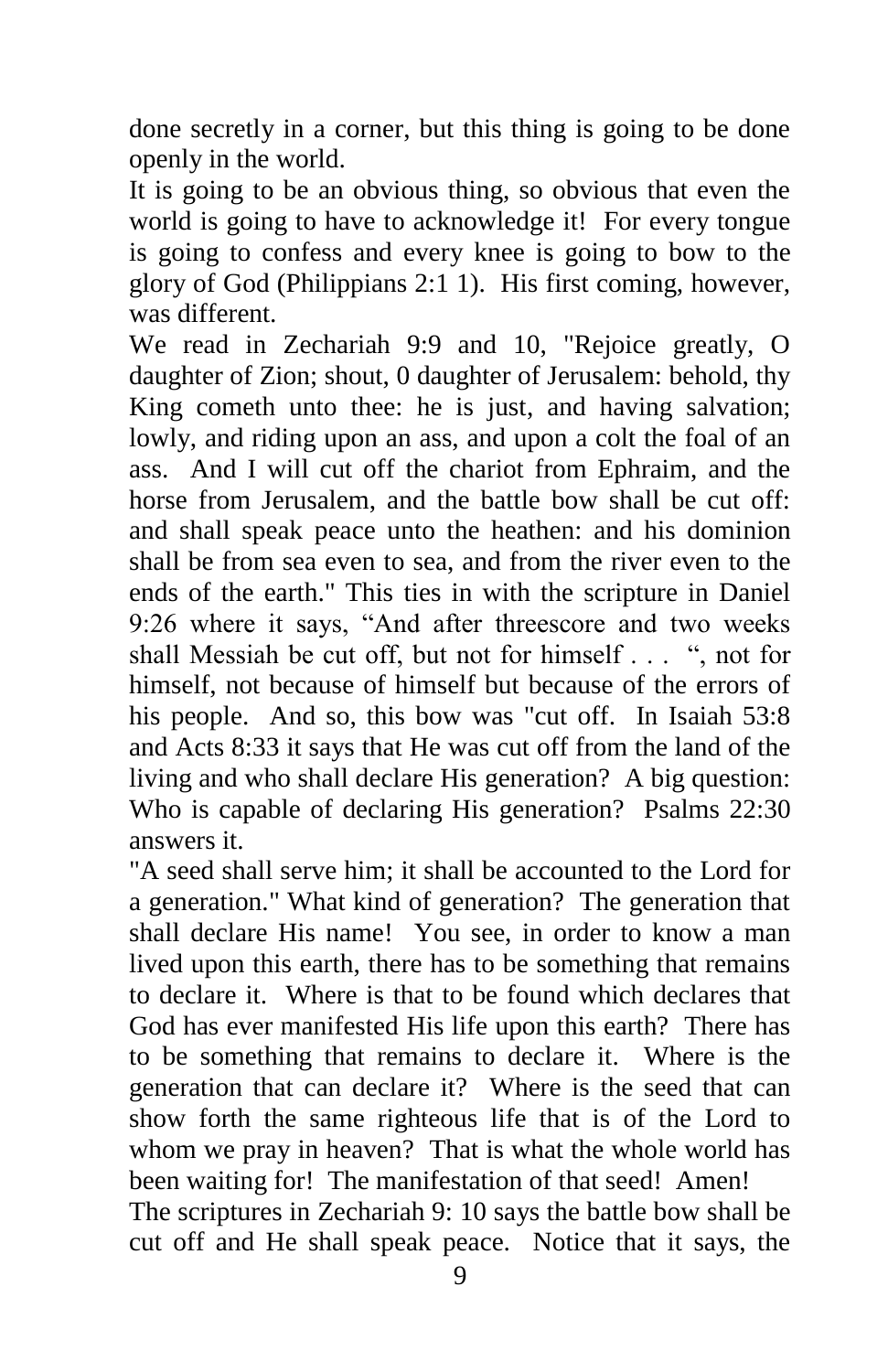battle bow, He. There is beautiful symbolism here in the bow, for the bow consists of two parts and is a type of the Father and the Son.

Jesus said in the gospel of John 14:15 and 23, "If ye love me, keep my commandments. If a man love me, he will keep my words: and my Father will love him, and we will come unto him, and make our abode with him." We see that one part of the trinity (the Holy Spirit) is dealing with us to prepare us as a holy habitation for the Son and the Father. We are not only to be the habitation of the Holy Spirit (1Corinthians 6:19), but also the habitation of the Son and the Father. Jesus said, "I and my Father will come and we will make our abode with you." Now, in these two we have the two parts of the bow. The Father is like the main stem of the bow, and the Son is like the string. For in the Son's relationship to the Father, He has the ability to draw the Father, and yet He has to follow after. It is like the woman's relationship to the man. The woman draws the man, yet she is to follow after him for he is the head over her. That is not the end of the matter, for she draws him to follow after him so that the two might have union together to produce a seed, a manchild to declare the name of the father in the earth, or his name would be "cut off".

We have to see now that there are really three parts of a bow if it is going to be complete. We must have arrows. Let us look into the scripture concerning the arrows and find out something about them. If you read in Zechariah 9:11-14 it says, "As for thee also, by the blood of thy covenant I have sent forth thy prisoners out of the pit wherein is no water. Turn you to the strong hold, ye prisoners of hope: even today do I declare that I will render double unto thee; when I have bent Judah for me, filled the bow with Ephraim, and raised up thy sons, O Zion, against thy sons, O Greece, and made thee as the sword of a mighty man. And the Lord shall be seen over them, and his arrow shall go forth as the lightning; and the Lord God shall blow the trumpet, and shall go with whirlwinds of the south." Now we have seen that this is how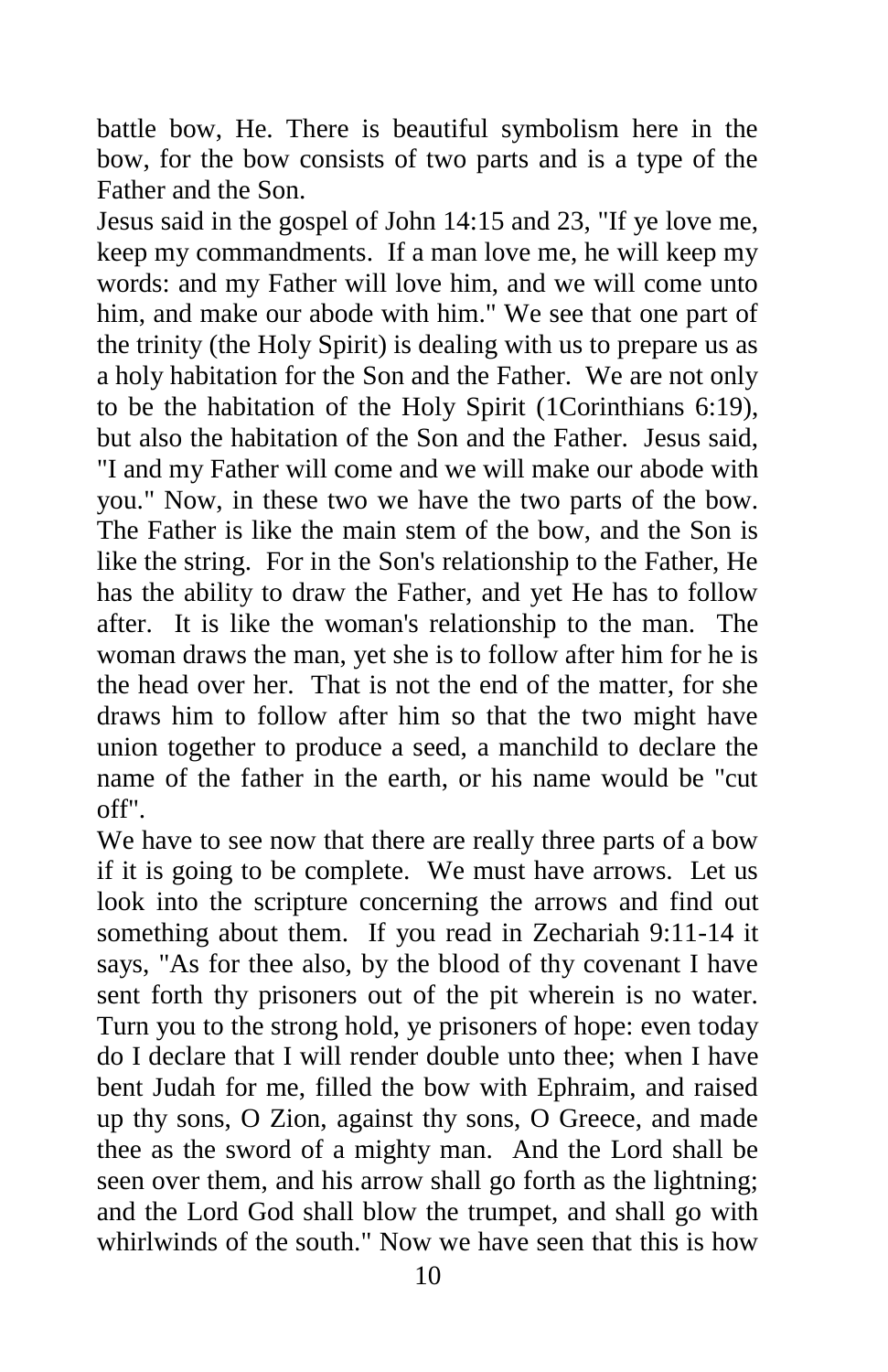He is coming, as the lightning. The Lord God shall blow the trumpet and shall go with whirlwinds of the south. That is the trumpet we are waiting to hear! That is the trumpet which is going to conclude this age. In 1 Thessalonians 4:16, it says, "For the Lord himself shall descend from heaven with a shout, with the voice of the archangel, and with the trump of God: and the dead in Christ shall rise first." God himself is going to blow the trumpet and when He does He is coming, with the whirlwinds of the south.

We find that the whirlwind is always speaking of the judgment of God. If you have ever been in a whirlwind, you know what it does to dust and things that are not well planted or rooted. God comes with a whirlwind that He might separate the chaff from the wheat! When Job wanted to converse with God, God appeared in a judgment array and spoke to Job out of the whirlwind (Job 38:1). It separated the chaff from the wheat in Job's thoughts.

When Elijah took his ride up into the heavens, most claim it was in a chariot, but that is wrong. It was in a whirlwind. He is coming with those that are like Him, His saints--those that have been made just like Him!

When He comes, He is coming to judge the earth and that is what the whirlwind and the arrow that is like the lightning speak of. Let us look at a few more scriptures concerning the arrow.

Psalms 64:1 - 3 says, "Hear my voice, O God, in my prayer: preserve my life from fear of the enemy. Hide me from the secret counsel of the wicked; from the insurrection of the workers of iniquity: Who whet their tongue like a sword, and bend their bows to shoot their arrows, even bitter words." When God sends forth the ministry, when He sends forth one of His saints, what is He really sending forth, but His word. When Jesus came as the Son of God, what was He? He was the Word! He came to be the word that is quick and powerful and able to hit the mark. Amen.

He could discern the thoughts and intents of men's hearts and put His finger right on it. It says in verse 4, "That they may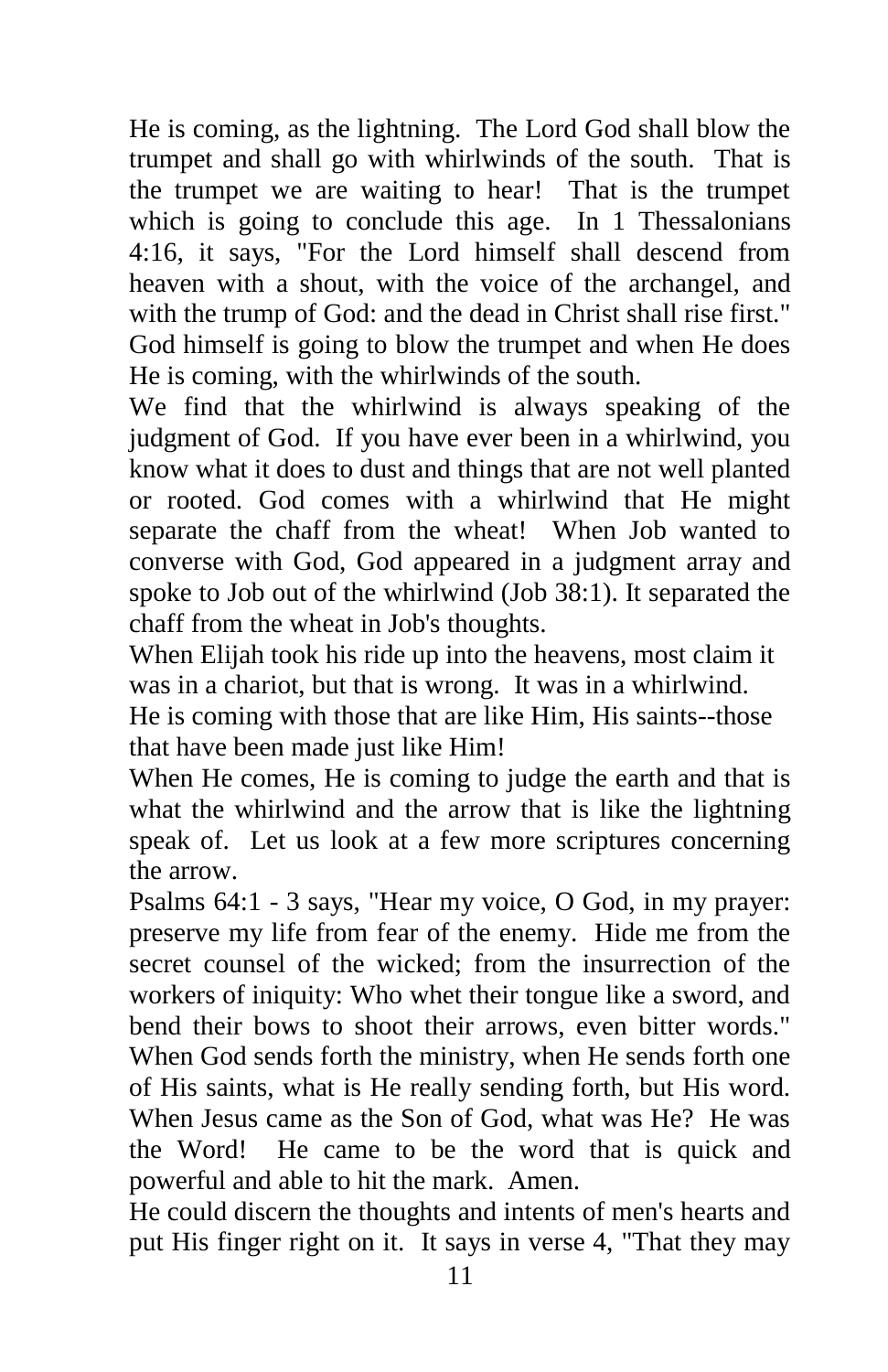shoot in secret at the perfect; suddenly do they shoot at him, and fear not." And you would be surprised how many times you have shot arrows at Him, even bitter words. What makes the difference is whether we are in the flesh or in the Spirit. James 3:2 says, "For in many things we offend all. If any man offend not in word, the same is a perfect man, and able also to bridle the whole body."

Do you know that a word can wound? Do you know that a word can kill? There have to be words between two individuals before they get angry enough to kill one another. There have to be words between governments before war breaks out between them. There has to be law that will execute death. So actually we can see that both life and death come by words (Proverbs 18:2 1 ).

Mercy comes by a word. In the beginning there was the word, but the word had to yet expressed. That is when it became the living word, the anointed one. Let us look at the scripture in Jeremiah 9:8. "Their tongue is as an arrow shot out; it speaketh deceit: one speaketh peaceably to his neighbour with his mouth, but in heart he layeth his wait." Now I am trying to show you something here: that what God wants to order in us above all other things is the words which we speak, because by your words you are justified and by your words you are condemned (Matthew 12:37). 1 hope you can see that every word which proceeds out of your mouth is sent by a bow and the bow is always a battle bow, because the word we speak is life unto life to some, and death unto death to others. It is a two-edged sword and it has in it both deliverance and death. In Isaiah 49:1-3 it says, "Listen, O isles, unto me; and hearken, ye people, from far; The Lord hath called me from the womb; from the bowels of my mother hath he made mention of my name. And he hath made my mouth like a sharp sword; in the shadow of his hand hath he hid me, and made me a polished shaft; in his quiver hath he hid me; And said unto me, Thou art my servant, O Israel, in whom I will be glorified." The prophet Isaiah is speaking here relative to the seed that was to come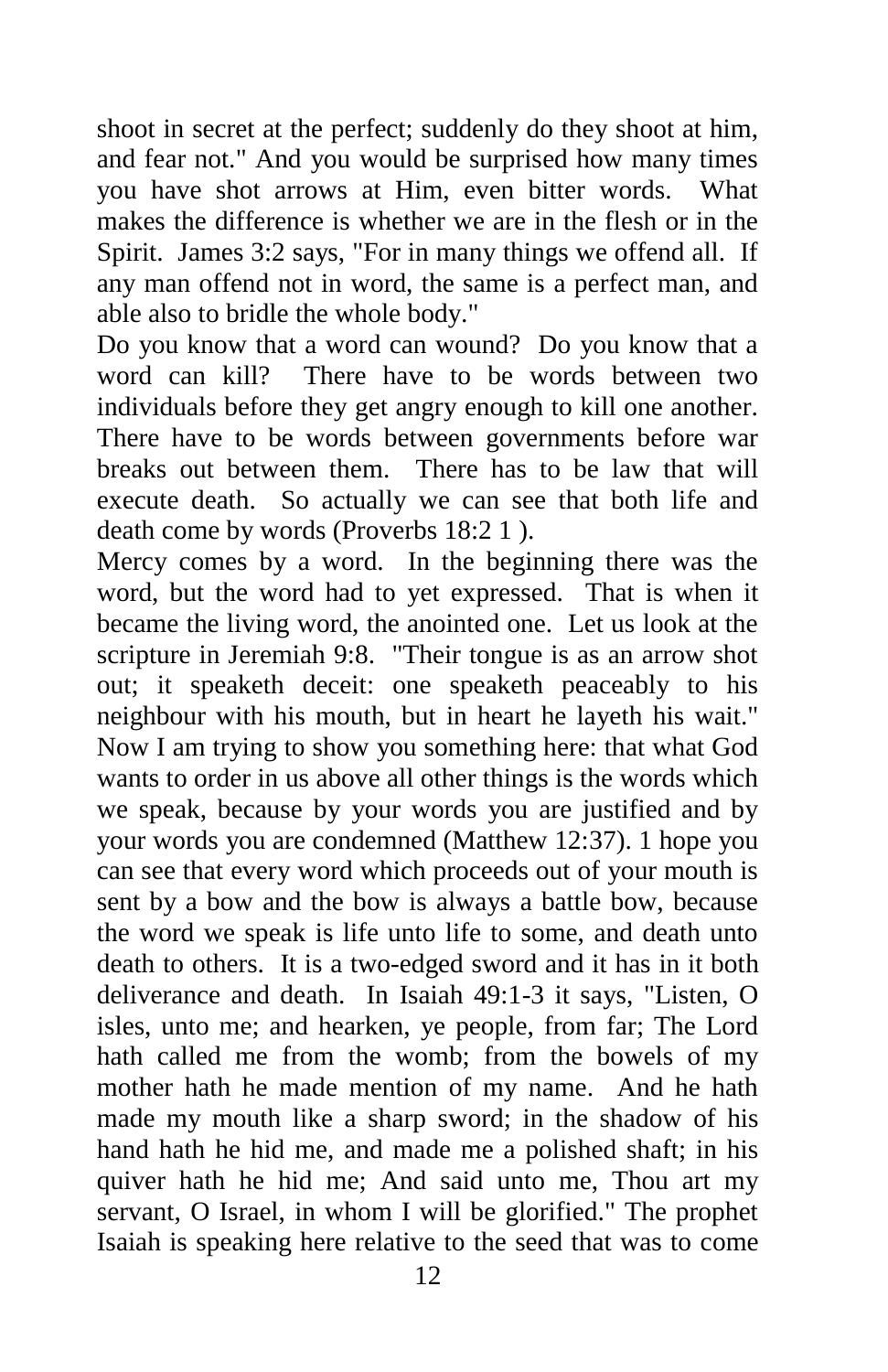that would be the Israel of God, for He is coming to be glorified in all His saints. (See Romans 2:28, 29; Galatians 6:15, 16; 11 Thessalonians 1: 10- 12.)

In Psalm 127:1 - 5 it says, "Except the, Lord build the house, they labour in vain that build it: except the Lord keep the city, the watchman waketh but in vain. It is vain for you to rise up early, to sit up late, to eat the bread of sorrows: for so he giveth his beloved sleep. Lo, children are an heritage of the Lord; and the fruit of the womb is his reward. As arrows are in the hand of a mighty man; so are children of the youth." The reason the devil wants to have union with the woman is so that he can get his quiver full of arrows. If you are going to have a warfare, you need the ammunition to fight with, and I want you to know that the warfare we are in is a spiritual warfare and concerns the thoughts in your mind, the words which you believe in your heart, and speak with your mouth.

In John 3:11 it says, "Verily, verily, I say unto thee, We speak that we do know, and testify that we have seen; and ye receive not our witness." If all you know is pollution, corruption, and evil, that is what you are going to speak. That is the reason He said that the mouth of the scribes and Pharisees was an open sepulcher and out of it issued death. Either you are speaking life or you are speaking death! It is an interesting thing that every time we are either speaking life or speaking death! Every time we open our mouth and speak, what are we speaking? Is it life? Or is it death? That is going to be determined by whether we are in the spirit or in the flesh. Which seed are we, the godly seed or the ungodly seed? How can we know which one we are? The word says by the words which you speak. "As arrows are in the hand of a mighty man; so are the children of the youth.

Happy is the man that hath his quiver full of them: they shall not be ashamed, but they shall speak with the enemies in the gate." Why are they going to speak with the enemies? Because they are going to have the word that can shoot down the enemy and put him in his place, for God will make their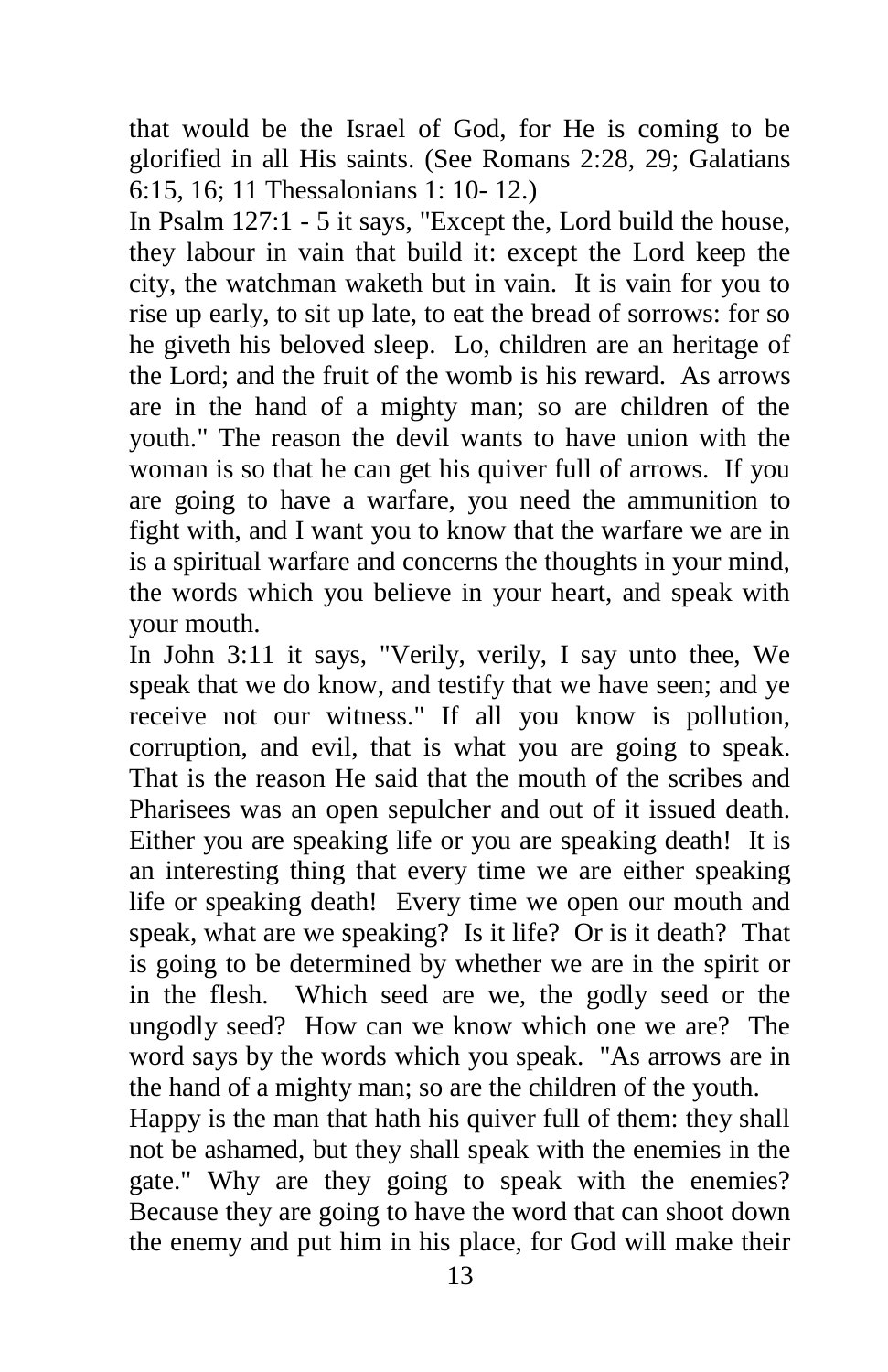mouth like a sharp sword, hide them in the shadow of His hand, make them as a polished (thoroughly dealt with) shaft, and hide them in His quiver. Praise the Lord!

We find in Isaiah 49:3 - 5 that it says, "And said unto me, Thou art my servant, O Israel, in whom I will be glorified! Then I said, I have laboured in vain, I have spent my strength for nought, and in vain: yet surely my judgment is with the Lord, and my work with my God. And now, saith the Lord that formed me from the womb to be his servant, to bring Jacob again to him, Though Israel be not gathered, yet shall I be glorious in the eyes of the Lord, and my God shall be my strength." Notice that he was called to be the seed to serve Him.

Paul says in Galatians 1: 15, "But when it pleased God, who separated me from my mother's womb, and called me by his grace, to reveal his Son in me . . ."

Beloved, that is why you have been separated from the womb of the mother church, the woman. You have to be separated from her that you might become the servant of God, that His son Jesus might be revealed in you, that there might be a seed to declare his generation. In Isaiah 49:5 and 6 we read, "And now, saith the Lord that formed me from the womb to be his servant, to bring Jacob again to him, though Israel be not gathered, yet shall I be glorious in the eyes of the Lord, and my God shall be my strength. And he said, It is a light thing that thou shouldest be my servant to raise up the tribes of Jacob, and to restore the preserved of Israel: I will also give thee for a light to the Gentiles, that thou mayest be my salvation unto the end of the earth." We have been separated from darkness, sin, and even from the womb of the mother churches that we might become His servant, used of Him to perform a work, His work in this end time, a work of restoration! There are many denominations and sects of the Christian religion and they are confused about the twelve tribes of Israel. You are going to raise them up, as you succeed in being the servant of God, who has been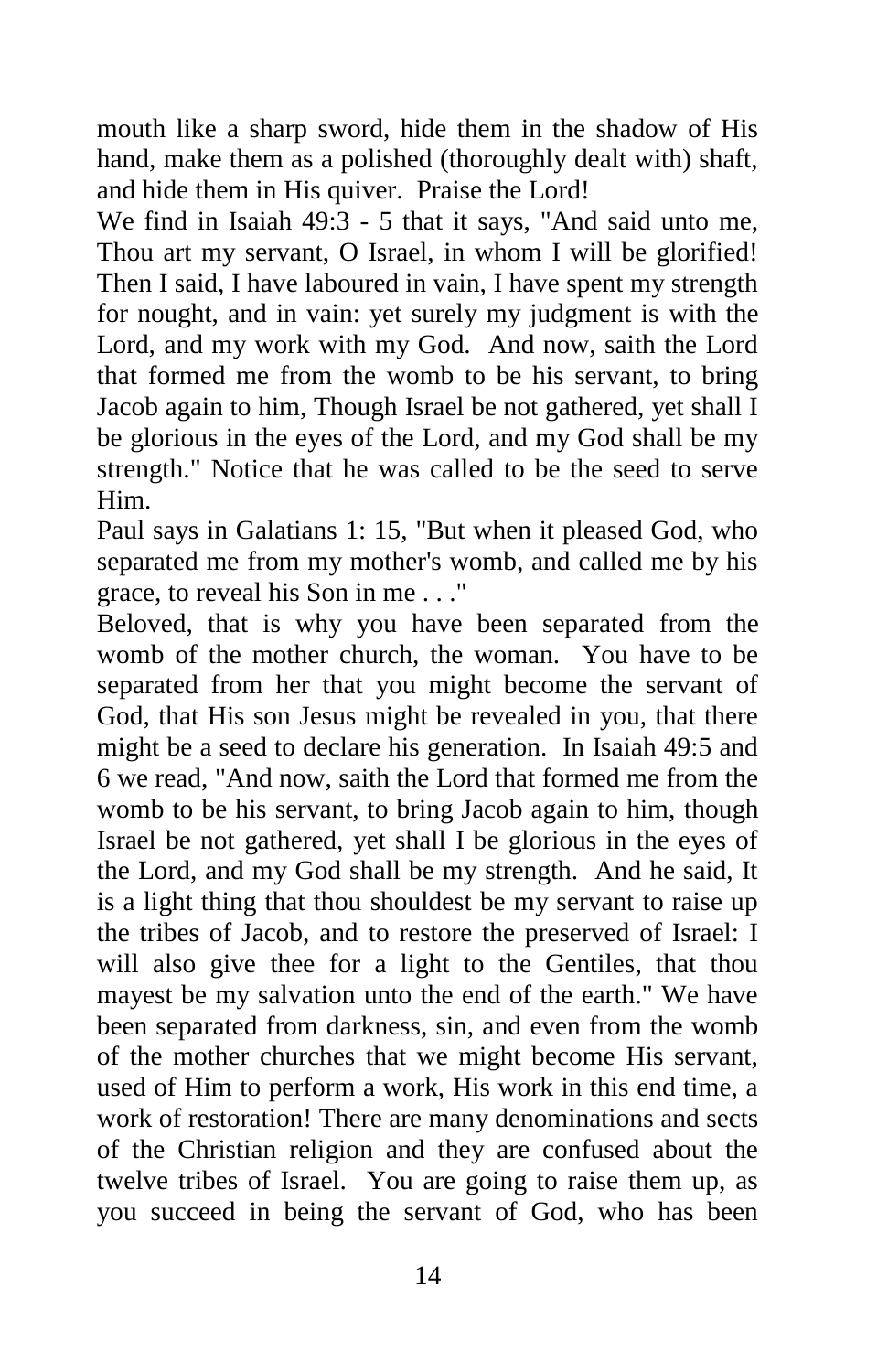separated from the mother's womb. He said, "I will also give thee for a light to the Gentiles, that thou mayest

be my salvation unto the end of the earth." It is recorded in Luke 2:25 - 32 that Simeon, one of the prophets of old, had been told by the Holy Spirit that he would not see death until he had seen the salvation of God. What did he see? None other than Jesus! Simeon said in verse 30, "For mine eyes have seen thy salvation." We are looking for salvation and how is it going to come?

We read in Hebrews 9:28, "So Christ was once offered to bear the sins of many; and unto them that look **for him** shall he appear the second time without sin unto salvation." The Son of man coming **in a cloud** with power and great glory (Luke 21:27). What shall we see? The **bow in the cloud,** as an arrow sent forth, like lightning (Zechariah 9:14) that shineth from the east to the west (Matthew 24:27).

Do you see the symbolism that the Holy Spirit is using? Can you see the picture in the Spirit? For if you understand this, you can begin to see what is your hope of glory, and what is the hope of your calling! (See Ephesians 1: 18.) It is not that you might just get something, but that Christ might get you, that Christ might be fully formed in you (Galatians 4:19). When you see that your hope of glory is Christ fully formed in you, then you are going to begin to have the same mind God has, and you are going to begin to desire the same thing God does. Then you will become as concerned about your obedience to Him as He is. You will understand that salvation consists of being separated unto Him, praise God; that He might bring forth the fullness of Christ in you! Until He sees the bow in the cloud, He is not going to remember His covenant with the earth.

And so it says in Isaiah 49:7, "Thus saith the Lord, the Redeemer of Israel, and his Holy One, to him whom man despiseth, to him whom the nation abhorreth, to a servant of rulers, Kings shall see and arise, princes also shall worship, because of the Lord that is faithful, and the Holy One of Israel, and he shall choose thee." He will choose not the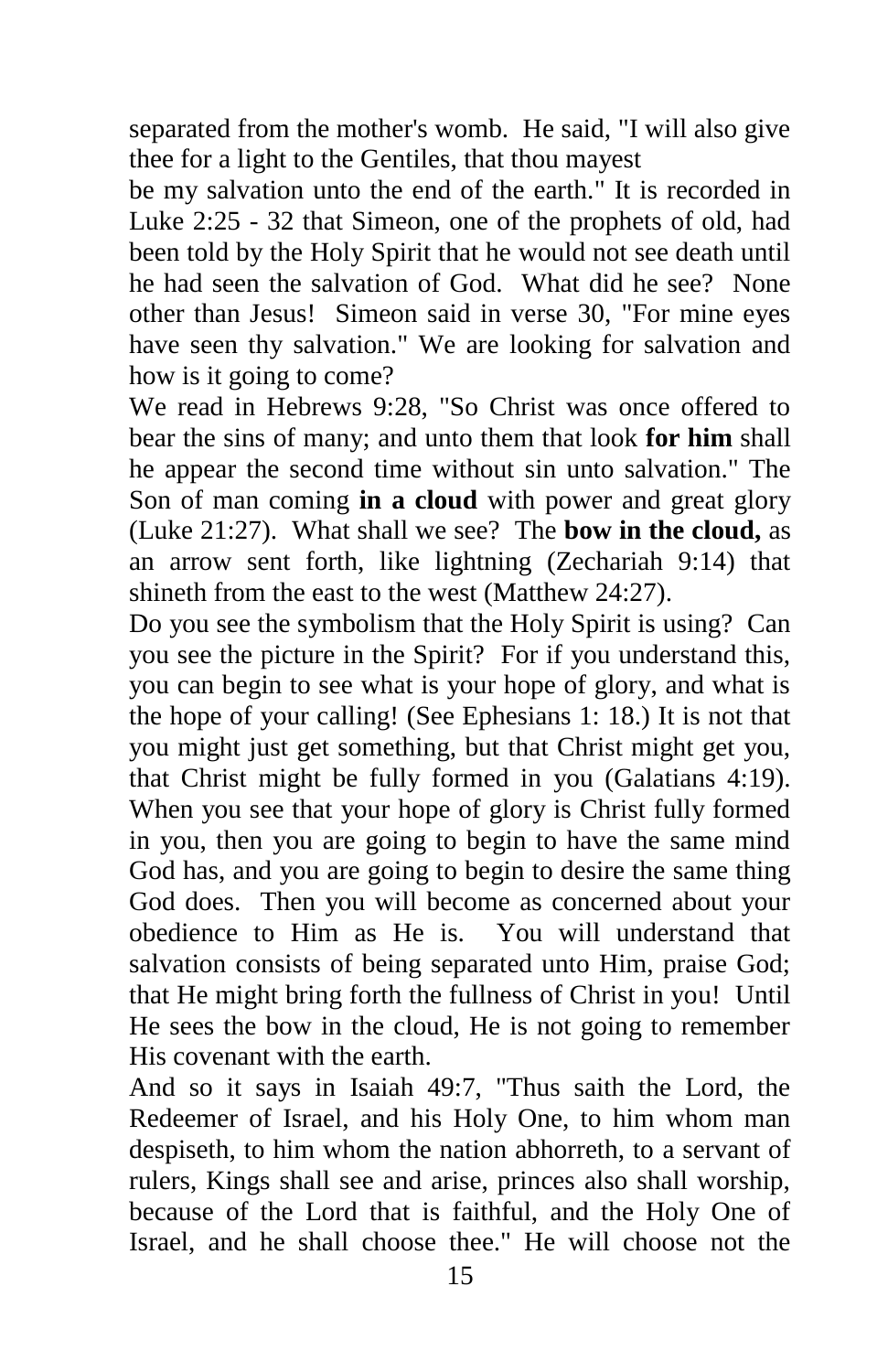kings or princes, but thee! He shall choose thee! Glory! It goes on to say in verse 8 and 9, "Thus saith the Lord, in an acceptable time have I heard thee, and in a day of salvation have I helped thee: and I will preserve thee, and give thee for a covenant of the people, to establish the earth, to cause to inherit the desolate heritages; That thou mayest say to the prisoners, Go forth; to them that are in darkness, Shew yourselves. They shall feed in the ways, and their pastures shall be in all high places." Can you say that now? No! It has not fully taken place in you yet. But He says, "I am going to do it. I am going to preserve you and establish you as my covenant for the people that you will no longer be barren, unfruitful, weak, and without power, but that thou mayest say to the prisoners, 'Go forth', and to them that are in darkness, 'Shew yourselves', that they shall feed in the ways, and their pastures shall be in all high places."

As we continue to read in verse 10, 11, and 12, it says, "They shall not hunger nor thirst; neither shall the heat nor sun smite them: for he that hath mercy on them shall lead them, even by the springs of water shall he guide them. And I will make all my mountains a way, and my highways shall be exalted. Behold, these shall come from far: and, lo, these from the north and from the west; and these from the land of Sinim."

(The word Sinim means remote and unidentified people.) Continuing in verse 13, we read, "Sing, O heavens; and be joyful, O earth; and break forth into singing, O mountains: for the Lord hath comforted his people, and will have mercy upon his afflicted." Now, beloved, you are the afflicted of God because you are going through the judgment of God, for God purposes to begin His judgment with the household of God, after that the world. That is why you find all these afflictions upon you, but praise God, they are not there for your destruction, but for your perfection. God is not working against you. He is working for you, and in you that which is well pleasing in His sight (Hebrews 13:21).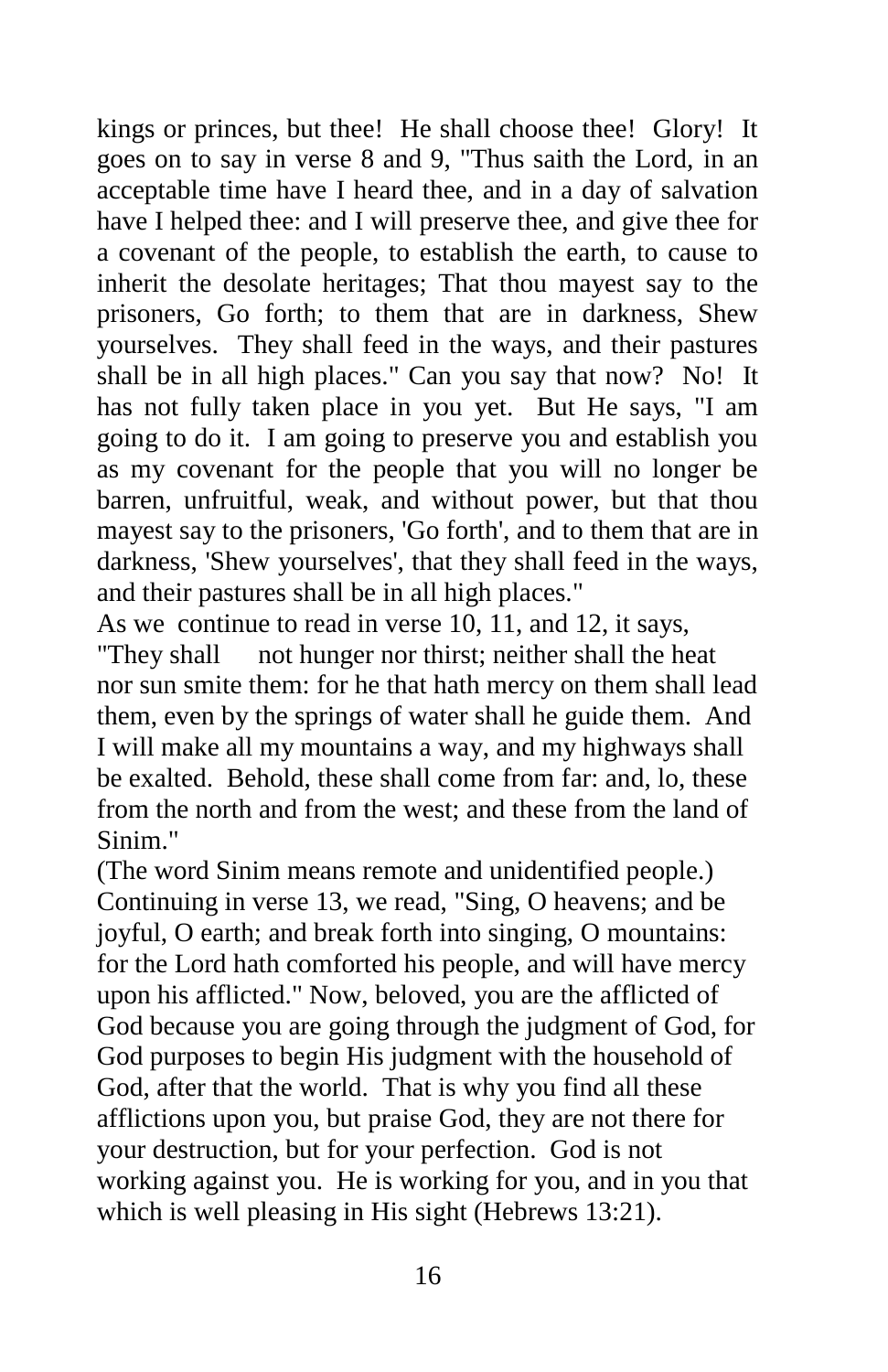Let us go back now to Genesis 9. There are two kinds of judgment to come from God. One is for your deliverance, the other is for destruction. He is coming to destroy the wicked, but to deliver the righteous. It takes judgment to do that. Let us see the picture here in Genesis 9. The first picture is kind of a broad brush picture that God gives us. He says when I get ready to fulfill my covenant with the earth and with all living creatures, the way the whole world is going to recognize that the time is at hand is seen in verse 14, "And it shall come to pass, when I bring a cloud over the earth, that the bow shall be seen in the cloud." Continuing in verse 16, "And the bow shall be in the cloud and I will look upon it, that I may remember the everlasting covenant between God and every living creature of all flesh that is upon the earth." Let us took again at verse 14. "And it shall come to pass, when I bring a cloud over the earth, that the bow shall be seen in the cloud." Amen.

This then is the condition: 1) God is going to have a cloud. 2) He is going to bring it up over the earth. 3) His bow is going to be in the cloud. 4) He is going to look upon it and then He is going to remember His covenant with the whole earth. When He remembers His covenant, things are going to begin to happen. Let us see how the Lord continues to develop this in Genesis 15:3 - 5. "And Abram said, Behold, to me thou hast given no seed: and, lo, one born in my house is mine heir, And, behold, the word of the Lord came unto him, saying, This shall not be thine heir; but he that shall come forth out of thine own bowels shall be thine heir. And he brought him forth abroad, and said, Look now toward heaven, and tell the stars, if thou be able to number them: and he said unto him, So shall thy seed be."

It says that Abram's seed would be as the stars, the ones that proceed from his bowels would be as the stars of heaven. But I would like to take you back to Genesis 13:14 - 16 where we read, "And the Lord said unto Abram, after that Lot was separated from him, Lift up now thine eyes, and look from the place where thou art northward, and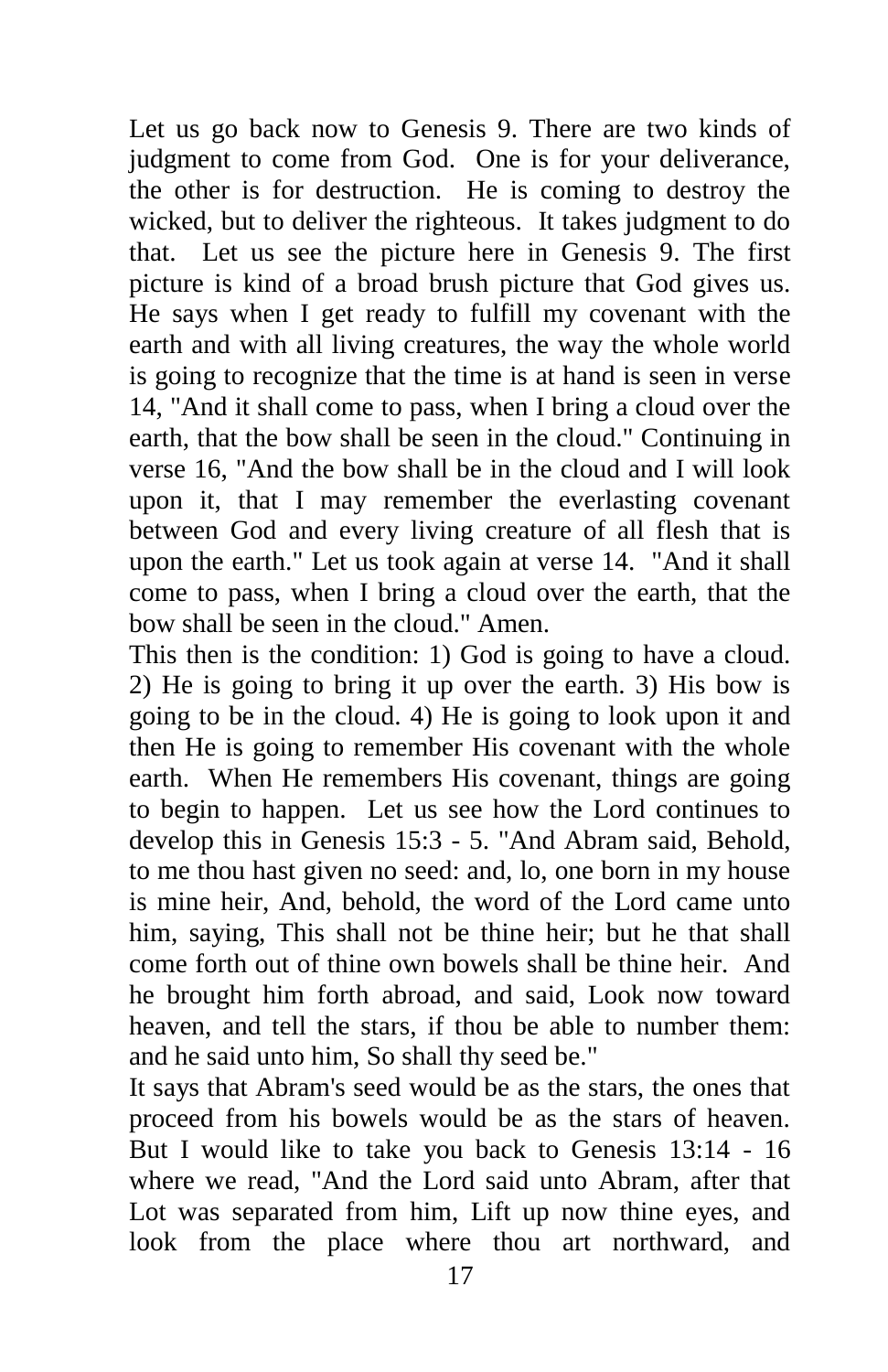southward, and eastward, and westward: For all the land which thou seest, to thee will I give it, and to **thy seed** for ever. And I will make **thy seed as the dust of the earth:** so that if a man can number the dust of the earth, then shall thy seed also be numbered." We see that the scripture speaks that Abraham would have two different kinds of seeds; one seed would be as the dust of the earth and the other seed was to be as the stars of heaven! One earthy, one heavenly! One natural, one spiritual!

(See I Corinthians 15:37 - 49; Israel after the flesh-Romans 9:3 –8; and the Israel which is of God-Romans 2:28, 29; Galations 6:16.)

Let us continue in Genesis 15:13 - 18. "And he said unto Abram, Know of a surety that thy seed shall be a stranger in a land that is not theirs, and shall serve them; and they shall afflict them four hundred years; And also that nation, whom they shall serve, will I judge: and afterward shall they come out with great substance.

And thou shalt go to thy fathers in peace; thou shalt be buried in a good old age. But in the fourth generation they shall come hither again: for the iniquity of the Amorites is not yet full. And it came to pass, that, when the sun went down, and it was dark, behold a smoking furnace, and a burning lamp that passed between those pieces. In the same day the Lord made a covenant with Abram, saying, Unto thy seed have I given this land, from the river of Egypt unto the great river, the river Euphrates." From the river of' Egypt, this represents the life of bondage, a river in scripture represents the life that you are living. In John 7:38 Jesus said, "He that believeth on me, as the scripture hath said, out of his belly shall flow rivers of living water." He was talking about the life of the Holy Spirit! The river of Egypt is speaking of the worldly life of bondage to sin that we are all in, in our natural birth. Therefore, from the river of Egypt unto the great river of Euphrates, which means "the fruitful one", it is saying from a bond slave to sin to fruitfulness in Christ! So He says I have given you all the land between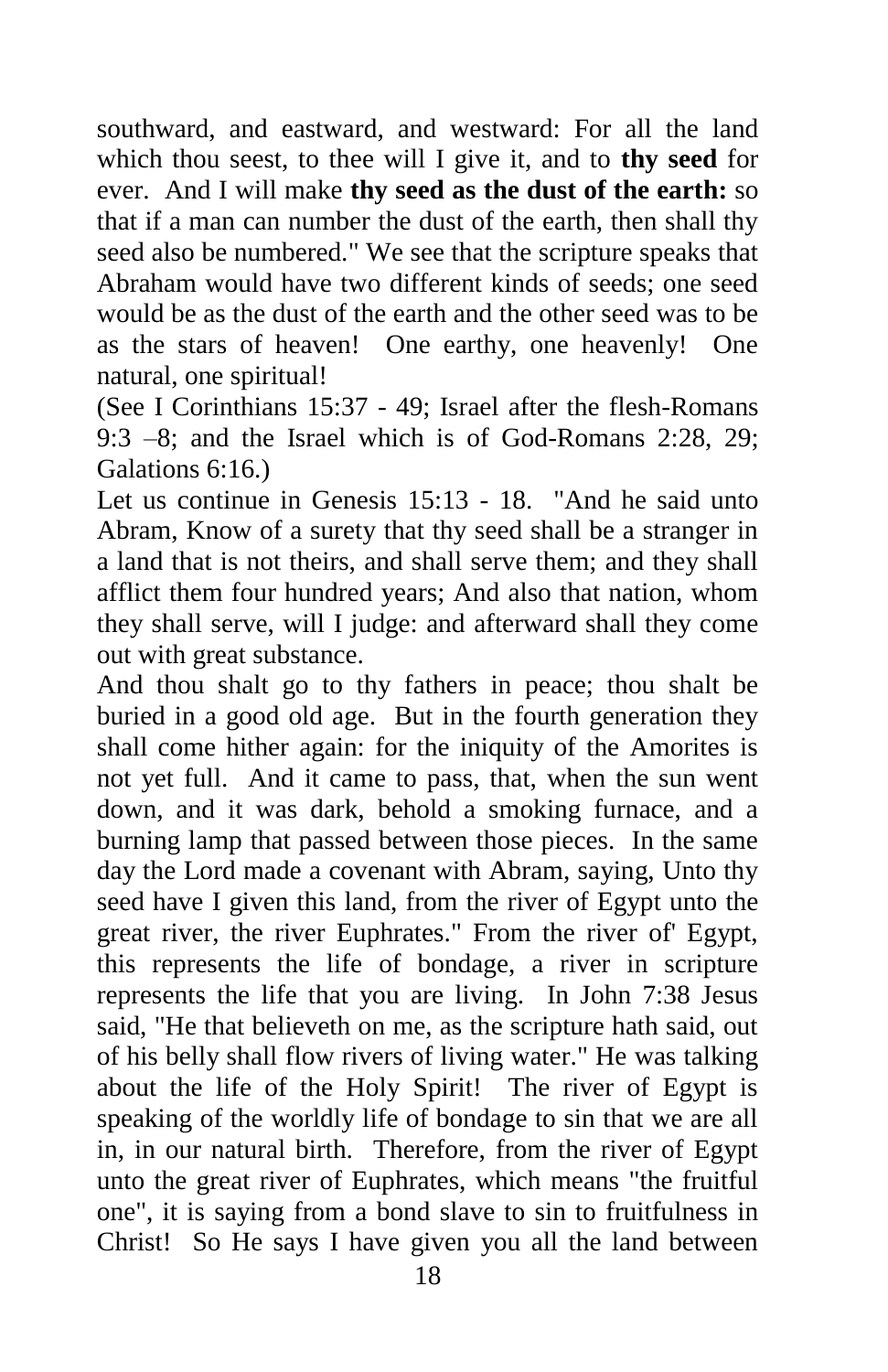both rivers. Glory! This land represents all the experiences we are taken through while making the spiritual journey from our carnal life, being born again babes, until we all come to the fullness of the stature of Christ unto a perfect man.

Let us go to Genesis 17:1 and 2. "And when Abram was ninety years old and nine, the Lord appeared to Abram and said unto him, I am the Almighty God; walk before me, and be thou perfect. And I will make my covenant between me and thee, and will multiply thee exceedingly."

Continuing in verses 5-10 we read, "Neither shall thy name any more be called Abram, but thy name shall be Abraham; for a father of many nations have I made thee."

There are many nations that have to be dealt with, and Abraham will have a seed out of them all (Acts 15:14); those who walk by faith (Romans 4:11 - 16). "And I will make thee exceeding fruitful, and I will make nations of thee, and kings shall come out of thee. (The spiritual seed of Abraham are made unto God kings and priests, Revelation 5:9, 10.) "And I will establish my covenant between me and thee and thy seed after thee in their generations for an everlasting covenant, to be a God unto thee, and to thy seed after thee. And I will give unto thee, and to thy seed after thee, the land wherein thou art a stranger, all the land of Canaan, for an everlasting possession; and I will be their God. And God said unto Abraham, Thou shalt keep my covenant therefore, thou, and thy seed after thee in their generations. This is my covenant, which ye shall keep, between me and you and thy seed after thee; Every man child among you shall be circumcised." Going to verses 13 and 14 it says, "He that is born in thy house, and he that is bought with thy money, must needs be circumcised: and my covenant shall be in your flesh for an everlasting covenant."

Bought with money! The ones that have been purchased with a price! This is a reference to the Gentiles who were not of the household of God, but strangers and would be purchased with the blood of Jesus (Ephesians 2:12 - 19).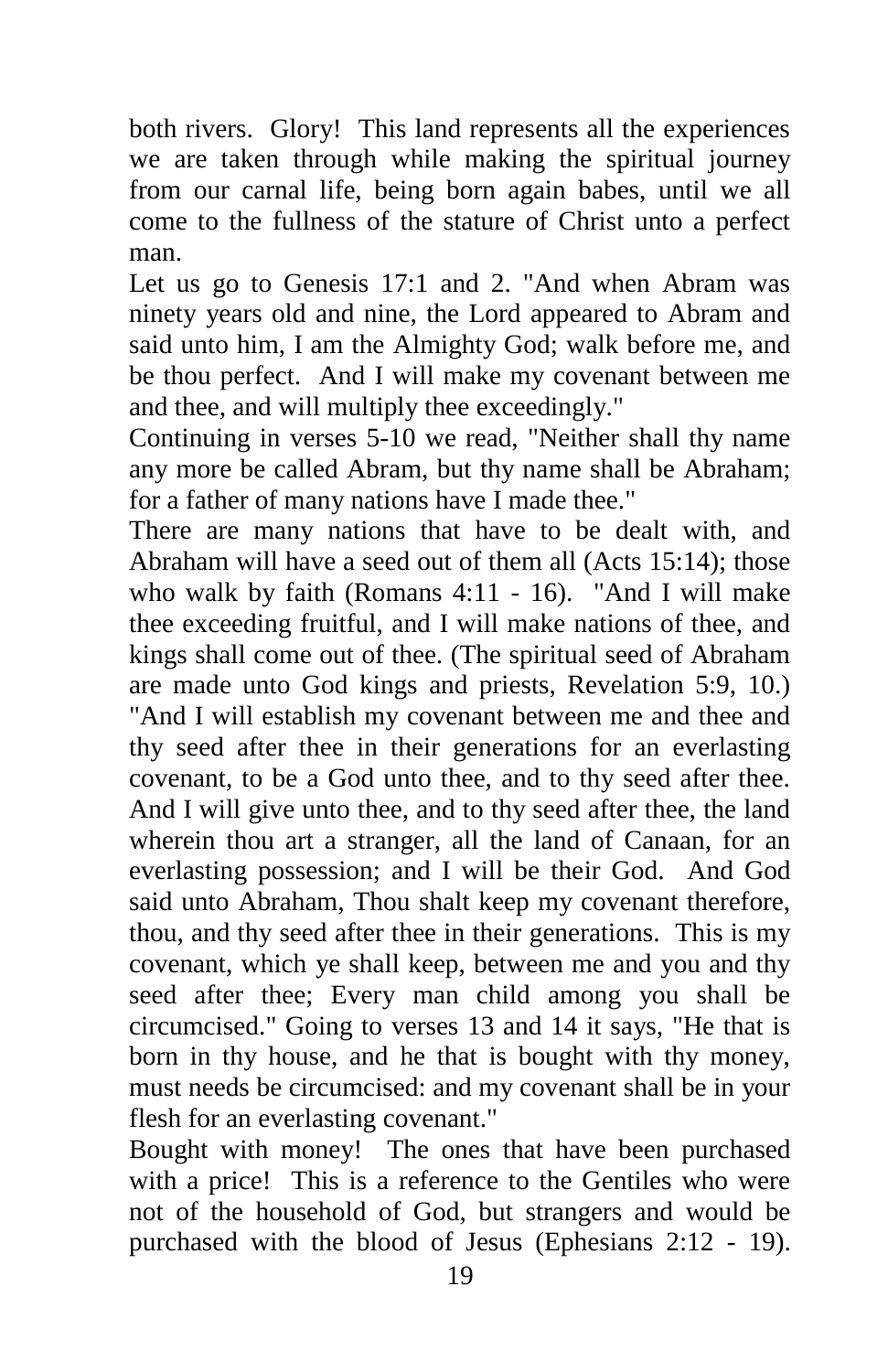"And the uncircumcised man child whose flesh of his foreskin is not circumcised, that soul shall be cut off from his people; he hath broken my covenant."

We know the scripture teaches that true circumcision is in the heart by the Spirit (Romans 2:27 - 29), and is foreshadowed here. Let us look again at verse 13. Where shall the covenant be ? **In your flesh!** This is the same picture as the bow in the cloud, the only difference being it is now speaking on an individual basis, instead of a corporate. In order for you to be a part of the cloud in which the bow is seen, you must be circumcised; that is, the sign that verifies that you are in covenant with God. This sign must be seen in your flesh; i.e. the life of Jesus Christ in you (11 Corinthians 4:11). The cloud represents the corporate company, the whole body of Christ, made up of each individual member who has the sign of the covenant in his flesh. (See 11 Corinthians 4: 10, 11; 11 Corinthians 6:16; Ephesians 2:19 - 21 ; Colossians 1 :24 - 27.) Just like the sign of the covenant is in the cloud, so the sign of the covenant must be in every individual that makes up that cloud, be he Jew or Gentile! The fact that the cloud is symbolic of people is verified in scriptures such as Psalm 57:10, Psalm 68:34 and 35; Hebrews 12: 1; James 4:14 and Jude 12, as we have already seen. It is into this spiritual cloud that the saints will be caught up at the coming of the Lord (1 Thessalonians 4:16, 17; Matthew 24:30, 31). God said unto Abraham that his seed would not only be those born in his house, but also those strangers bought with money, the purchased ones, redeemed Gentile ones as well! Further, both must be circumcised in order to fulfill the covenant and not be cut off. Circumcised, not outward in the flesh which was only the shadow of the true, but inwardly, the true circumcision, is that of the heart in the spirit whose praise is of God (Romans 2:28, 29)!

We see in Genesis 17:25, "And Ishmael his son was thirteen years old, when he was circumcised in the flesh of his foreskin." We see that both the child of the bondwoman and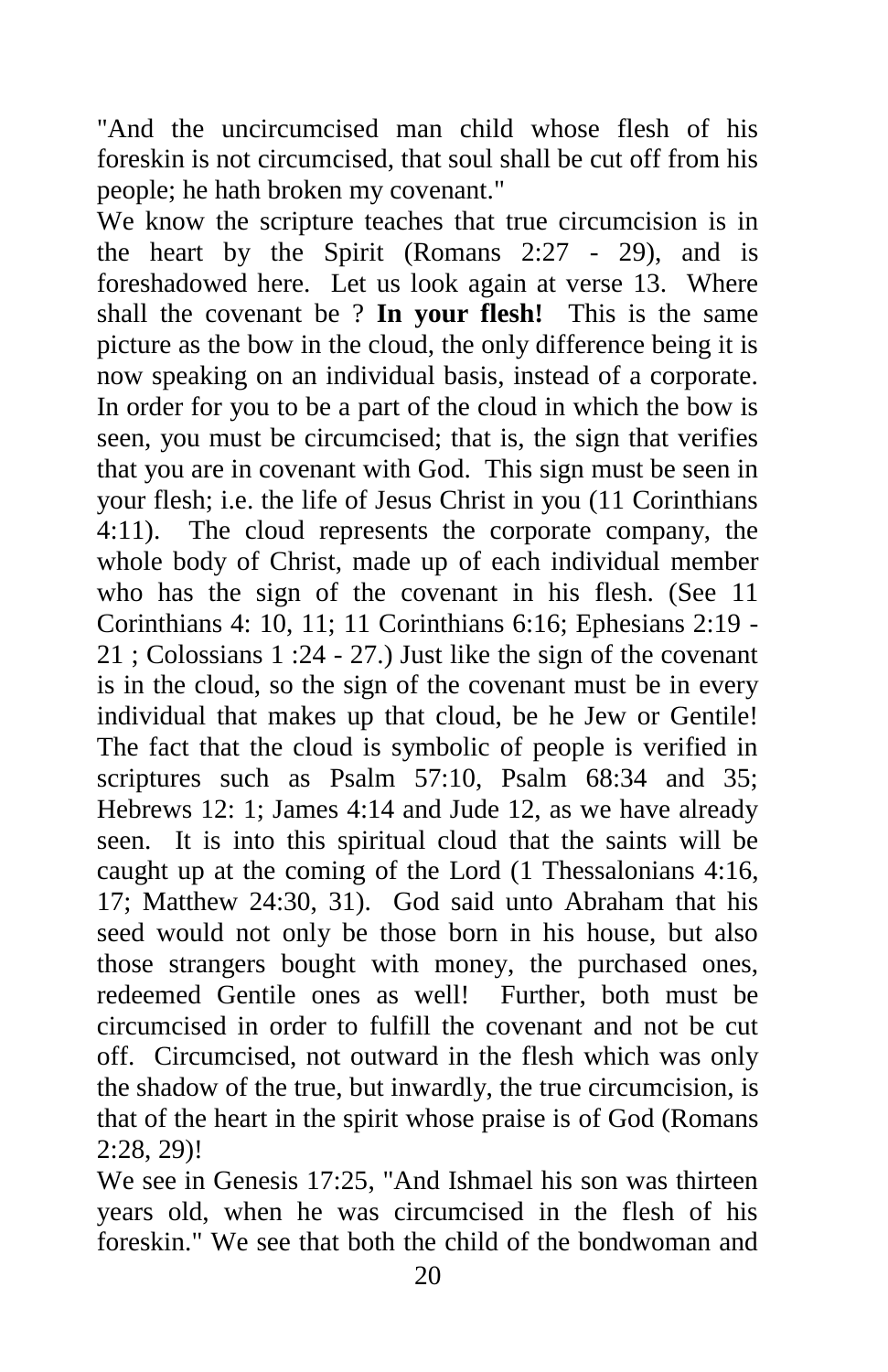the child of the free woman are circumcised. The difference, however, is spiritually discerned by the fact that Ishmael is thirteen when circumcised, whereas Isaac was eight days old when he was circumcised. In the numerology of scripture the number thirteen represents sin. Now Israel under the covenant of the law was still in sin, for the law could not take away sin (Hebrews 10: 1 - 4). It takes a new nature in us to take away sin. We must be born again! Being born again by the spirit, God quickens in us a new life (John 3:5, 6; Ephesians 2). The number eight represents a new beginning. Noah and his family was used by God for a new beginning after the flood took all others away. Notice scripture says he was the eighth person (11 Peter 2:5) and there were eight members in his family (1 Peter 3:20).

In Genesis 21:12 and 13 it says, "And God said unto Abraham, Let it not be grievous in thy sight because of the lad, and because of thy bondwoman; in all that Sarah hath said unto thee, hearken unto her voice; for in Isaac shall **thy seed be called.** And also of the son of the bondwoman will I make a nation (i.e., the nation of natural Israel), because he is thy seed." Most understand that Ishmael is the father of the Arab nation. However, that is not who Ishmael foreshadows. Ishmael foreshadows Israel after the flesh!

As Ishmael was the child of the bondwoman and not of the true wife, or free woman, he foreshadows the Jews after the flesh (Romans 9:3 - 8; Gal. 4:22 - 31). He is not a Jew who is one outwardly (Roman's 2:28, 29). The scripture makes clear who Ishmael foreshadows in Galatians 4:22 - 25. Ishmael was the natural type in the earth that God gave to show the difference between the children of the flesh who are not the children of God (Romans 9:7, 8), and the children of promise who are the promised seed and are the children of God: the Christian who has been born again by faith in Christ Jesus (Galatians 3:26 - 29), be he Jew or Gentile, and reconciled unto God in one body (Ephesians 2:11 - 22), where there is neither Greek nor Jew (Colossians 3:11), but Christ is all and in all!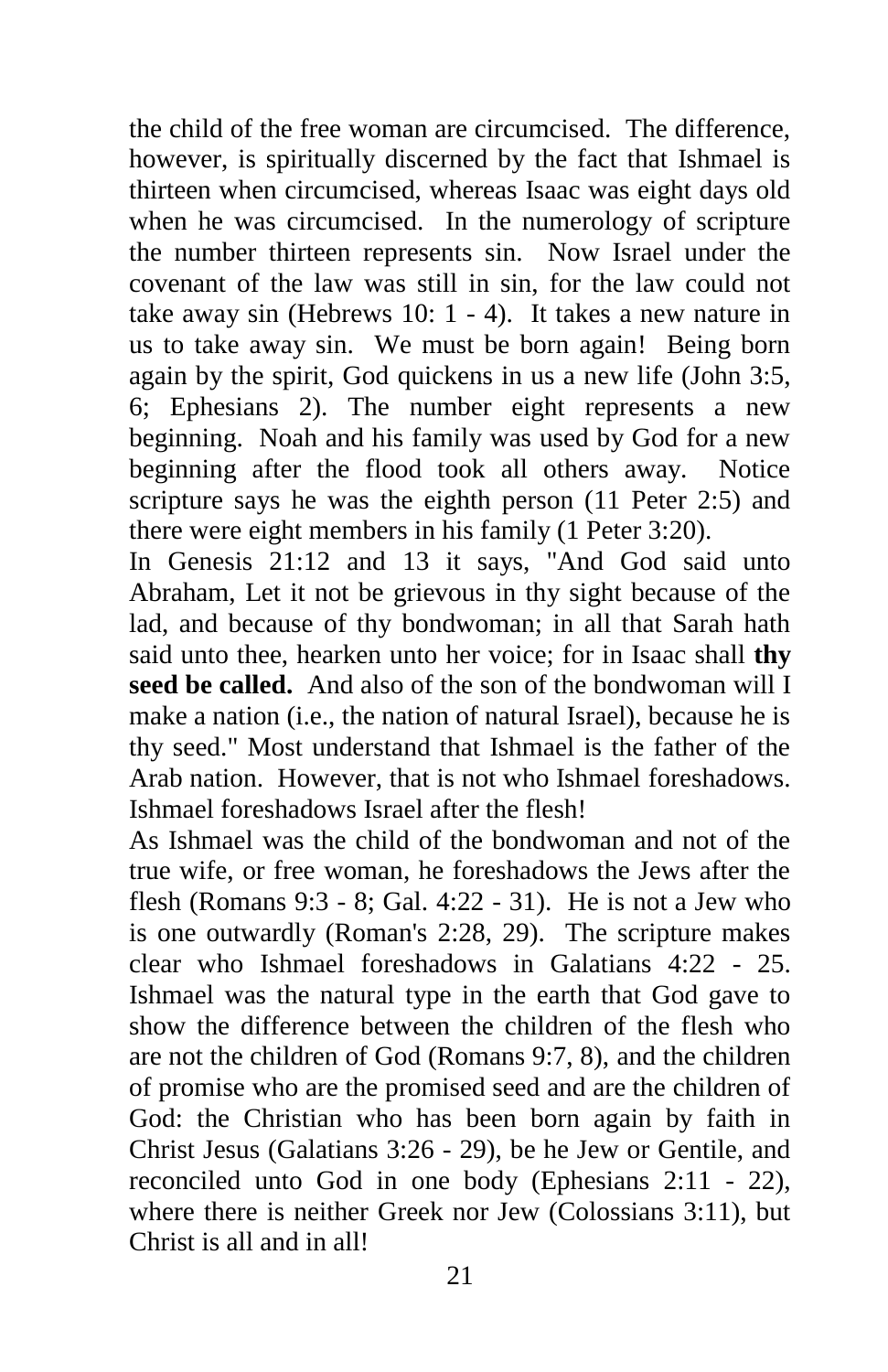In Galatians 3:16 we read, "Now to Abraham and his seed were the promises made. He saith not, and to seeds, as of many; but as of one, and to thy seed, which is Christ." The characteristic of the seed to which God is referring from Genesis all the way to the fulfillment of it, is that this seed is one (John 17:20 - 23)!

You can see, however, that the one does not mean just one person, but implies many being made one, by being gathered together in one, even Christ (Ephesians 1:3 - 10; Ephesians 3:2 - 6)! Notice it says in Ephesians 1:10, "That in the dispensation of the fullness of times he might gather together in one all things in

Christ . . ." The truth is that God is making us one. We are not one yet. If we were one, the mystery would be complete. For that is how it all ends! When the mystery is fulfilled, there will only be one that will be standing, the victor Christ, who is a corporate one, a many-membered one (1Corinthians 12:12), the promised seed of Abraham! Therefore, the one to whom the promise was made, foreshadowed by Isaac, is Christ! The promised seed then consists of Jesus, the firstborn of the true seed, and all his brethen (Romans 8:29) who make up the fullness of that seed (Romans 4:13 - 18), both Jew and Gentile who have been born again, have put off the old man, and have put on the new man (11 Corinthians 5:17), so that the life of Christ is now made manifest in their mortal flesh (11 Corinthians 4:6 - 11) fulfilling circumcision, the sign of the covenant.

We read in Galatians 3:17, "And this I say, that the covenant, that was confirmed before of God in Christ, the law, (which was the first covenant to be established) which was four hundred and thirty years after, cannot disannul, that it should make the promise of none effect." God established the covenant of the law with the Jews before He established the covenant, which is called **the everlasting covenant,** with His people The law was to be **temporary** and serve as a school master (Galatians 3:24 - 29).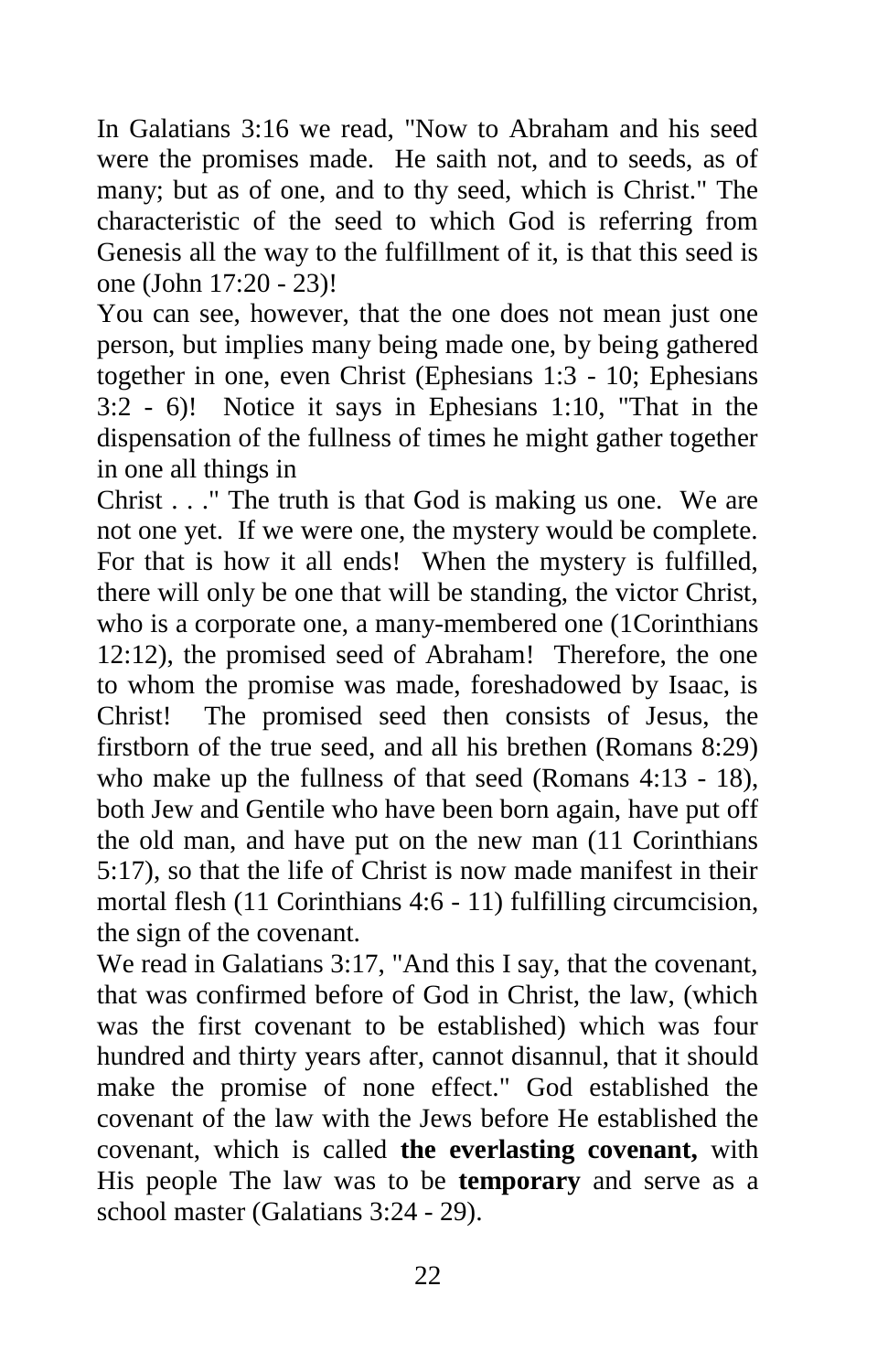If God had established **the everlasting covenant** with the people first, then there could not have been a temporary one established. Because of sin, the law was needed as a school master to teach man the knowledge of sin (Romans 3:20; Romans 7:7). God used it as a preparation for the first coming of Jesus who was coming as the suffering savior to deal with sin. For all were in bondage to sin, both Jew and Gentile (Romans 3:9 - 12; Romans 5:12, 20, 21). However, man was not aware of his bondage to sin until God gave the law (Romans 7:7 - 25). Sin separates man from God and causes his mind to be blinded to the truth and to walk after the flesh in the lust thereof and after vain desires of his mind which serves to alienate him from the life of God (Ephesians 2:2, 3, 11, 12; Ephesians 4:17, 18). It is a mistake to think that the law could reveal Christ to the individual, but it is also a mistake to think that anyone will come to Christ without law. Because without law sin is not made manifest and unless sin is made manifest, you will not come under conviction concerning sin. There can be no judgment without law. Therefore, there is always first the application of the law in the natural, and to the natural man, that the man of sin might be made manifest, after-wards, comes the spiritual answer (Romans 5:8 - 2 1 ). You find that there is always grace and mercy at the mercy seat after the law has condemned (Romans 11:32; 11 Corinthians 3:7 - 18). Praise God!

Let us continue now with Galatians 3:17 - 19. "And this I say, that the covenant, that was confirmed before of God in Christ, the law, which was four hundred and thirty years after (i.e. after the promise given to Abraham), cannot disannul, that it should make the promise of none effect. For if the inheritance be of the law, it is no more of promise: but God gave it to Abraham by promise. Wherefore then serveth the law? It was added because of transgressions, till **the seed** should come to whom the promise was made; and it was ordained by angels in the hand of a mediator." It says a mediator is not a mediator of one. If you were already one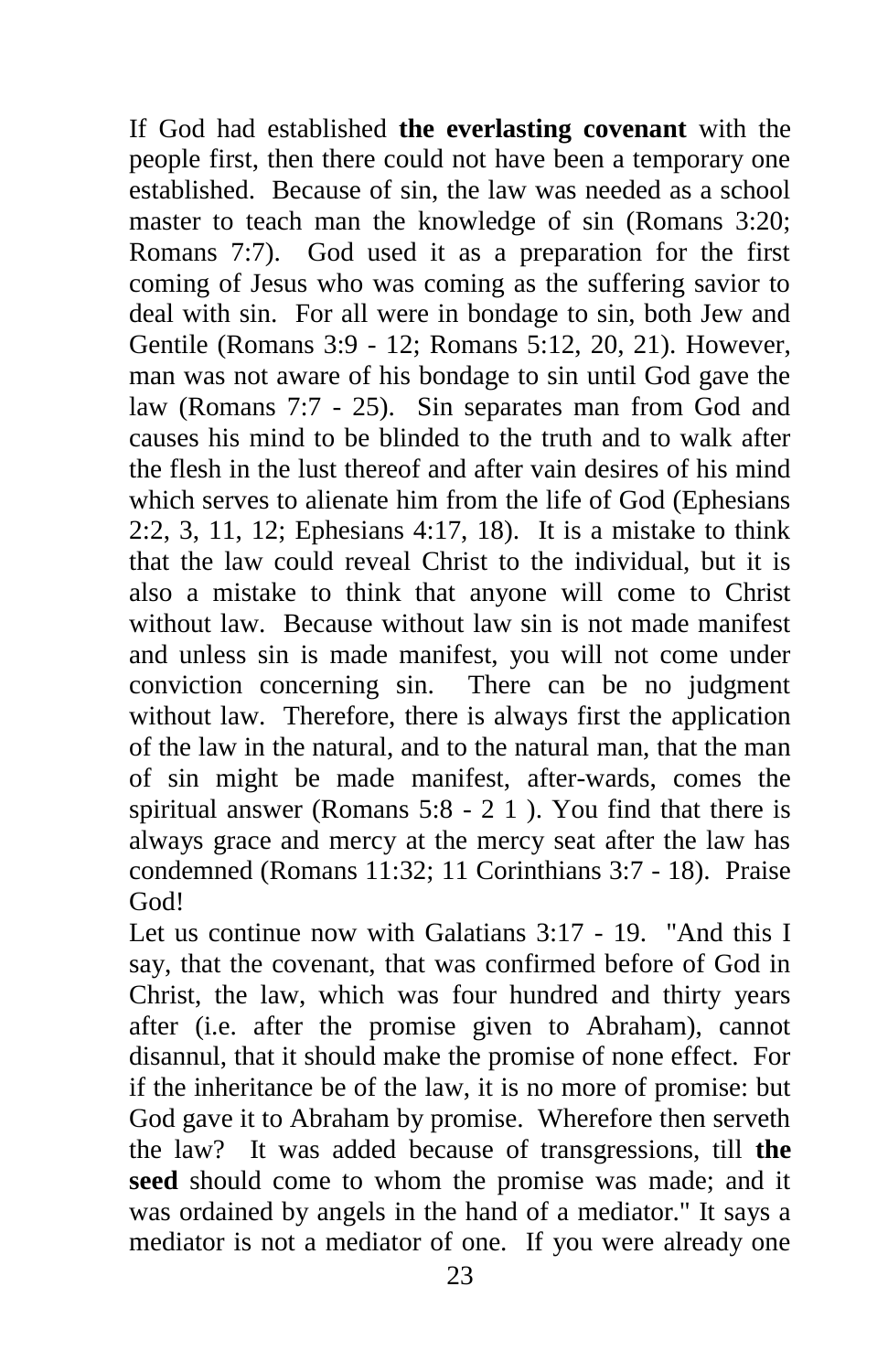with God, there would not have to be a mediator and today there is a mediator in heaven, **the man Christ Jesus** (I Timothy 2:5), and he has to be there standing between us and God the Father because we are not yet one. He is there as a mediator to keep things moving between us and God until such time as God has brought us into the perfection of Christ, and then he will no longer be needed as a mediator. We will not need a mediator because we will be one, one with one another and one with God!

For a mediator is not a mediator of one, so we are headed toward that oneness Jesus prayed for (John 17:20 - 23), and that Paul declared to be the will and purpose of God (Ephesians 1:9 - 11).

That oneness will be as a result of Christ being fully formed in us (Galatians 4:19), so that at His coming we might be found in Him (Philippians 3:9). For us to be doctrinally correct is important, but not the most important thing. Neither is the most important thing to know all the revelation of God and to be perfect in knowledge and to understand all mysteries, but the most important thing is for us to have that love of God that alone produces the oneness, that love which John describes in 1 John 4: 10-12 and Paul describes in 1 Corinthians 13:2.

You are going to find that the devil is working on every hand to destroy the oneness in your midst, because the testimony of Christ is that He is one (1 Corinthians 12:12), though many members. The image of God is that He is one (Deuteronomy 6:4).

Where there is envy, strife, and divisions, that is not the image of Christ (1Corinthians 1: 12, 13). When the scripture in 1John 5:7 speaks of God the Father, Jesus the Son as the word, and the Holy Spirit, it says these three are **one!**  Though the three are distinct and separate personalities with distinct and different works (1 Corinthians 12:4 - 6), yet the same **life** flows through all, and all are **one!** One in will, one in purpose, one in work, one in thought, one in deed, and one in expression!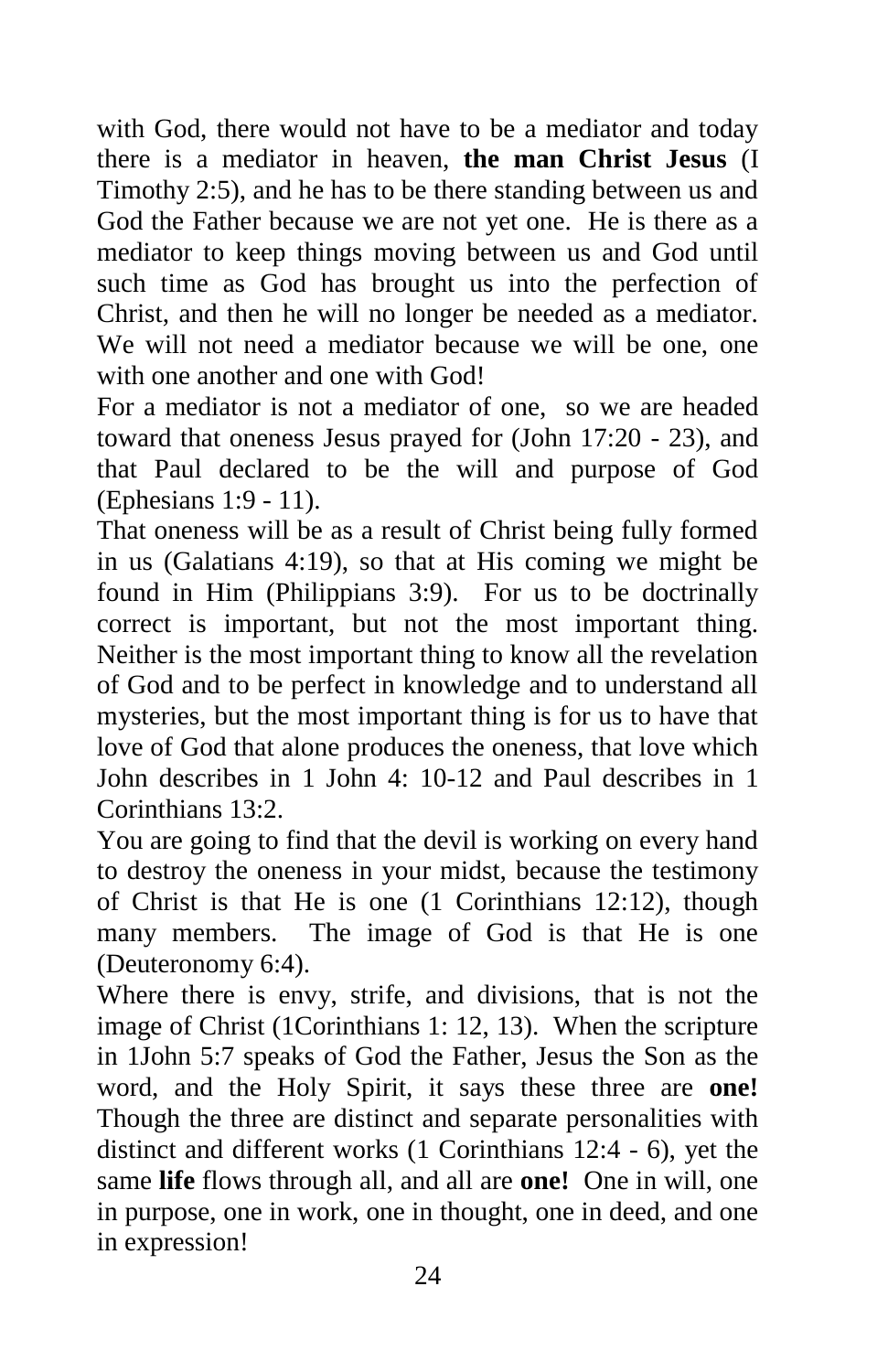It is a characteristic that when we are moving in the evil way as an ungodly seed, we can never be one. The world has been trying to achieve oneness for over six thousand years. Why has it not been successful? Because everybody as an individual wants to be **the** one in the **oneness.** This produces conflict, envy, strife, division, and wars. When Joshua crossed the river Jordan, and was by Jericho, he found the angel of the Lord standing there with his sword drawn, and he (the angel) stood over against him. Joshua said to the angel, "Are you for us, or against us?" The angel straightened him out quickly and said, "I came to be captain."

God comes to be captain, to head us in the right way! He does not come to take sides, but to see whose side we are on, the side of evil or the side of good. His coming produces division (Matthew 10:34), the division of flesh and spirit, division of light and darkness, good and evil. If we follow Him, we must deny ourselves of the place of being the authority, the one to have our way or will done, and yield to Him (Matthew 16:24). We must give place to Him that His will be done. All who fall in under His authority and honour Him as captain of the host will be made one in Him as they give up their thoughts, their way, and their will in any situation or area of conflict. When each one involved in the conflict bows to the authority of the captain of the host and accepts His leadership through that area of conflict, we are lifted up out of strife, debate, and division and brought into oneness in Him! Praise His name! We will be led then to victory, and delivered from defeat. This then is our hope of glory!

We read in Galatians 4:22, "For it is written, that Abraham had two sons, the one by a bondmaid, the other by a freewoman." One of those sons has been identified in the earth today as the Arabs and the other as the Jews. Those are only the types of the true. These things are an allegory! These are the two covenants: the one from the Mount Sinai which gendereth to bondage which is Agar. In other words,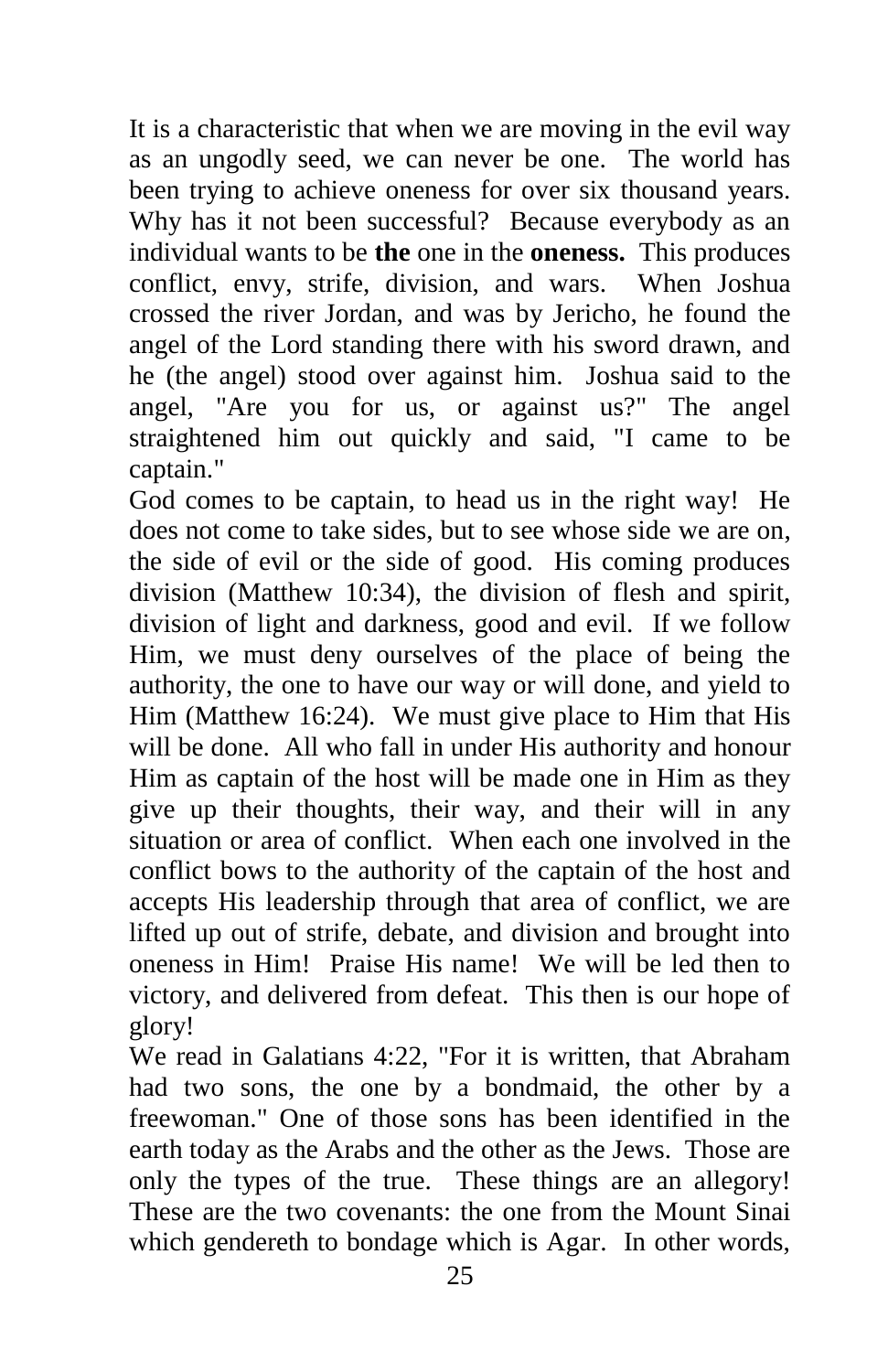any religious group that is moving under law, or in the letter application of the word, can bring forth children; but they will be as those born in the house and as servants performing human works, the works of men's hands. They are not yet born from above, that is, of the Spirit and of the free woman. Therefore, they are not true children and heirs according to the promise. The true Ishmaelites are those who are living a circumcised life under law in the letter of the word, still in bondage to sin, and not yet free! The true heirs are those who worship God in the spirit and rejoice in Christ Jesus and have no confidence in the flesh. Paul says in Galatians 4:19, "My little children, of whom I travail in birth again until Christ be formed in you."

This then is the sign of the covenant coming to fulfillment. He said, "I am in travail until I see that cloud come that has the bow in it (Genesis 9:14), until I see that generation come forth that has the covenant in its flesh (Genesis 17:13; 2 Corinthians 4:1 1; Colossians 1:27). Praise God!

The burden of the apostle Paul was not that you and I gain heaven, but that **Christ would be formed in us!** The burden of God is not that He **changes our environment** and takes us into some heavenly utopia realm, but that He **might change our nature** and make us **a new creature!** One who knows how to love as He loves and be one with another, serving one another in love, living together in harmony instead of discord. Do you see it? Do you see what we have been apprehended for? That we might become one (John 17:20 - 23), even as Jesus and the Father are one! Do you wonder why we find in the church divisions, envy, and strife? These are the devices that the devil uses through our carnal nature to defeat us from being one, and we let him get away with it. We are so stupid, so slow to learn, so rebellious, so insistent, so self-willed, so much wanting to have our own way about everything, that we still let him use those devices to keep us from being one and becoming **the glory of God,** the **manifested glory of God!** God has certainly given us the revelation of His purpose, as well as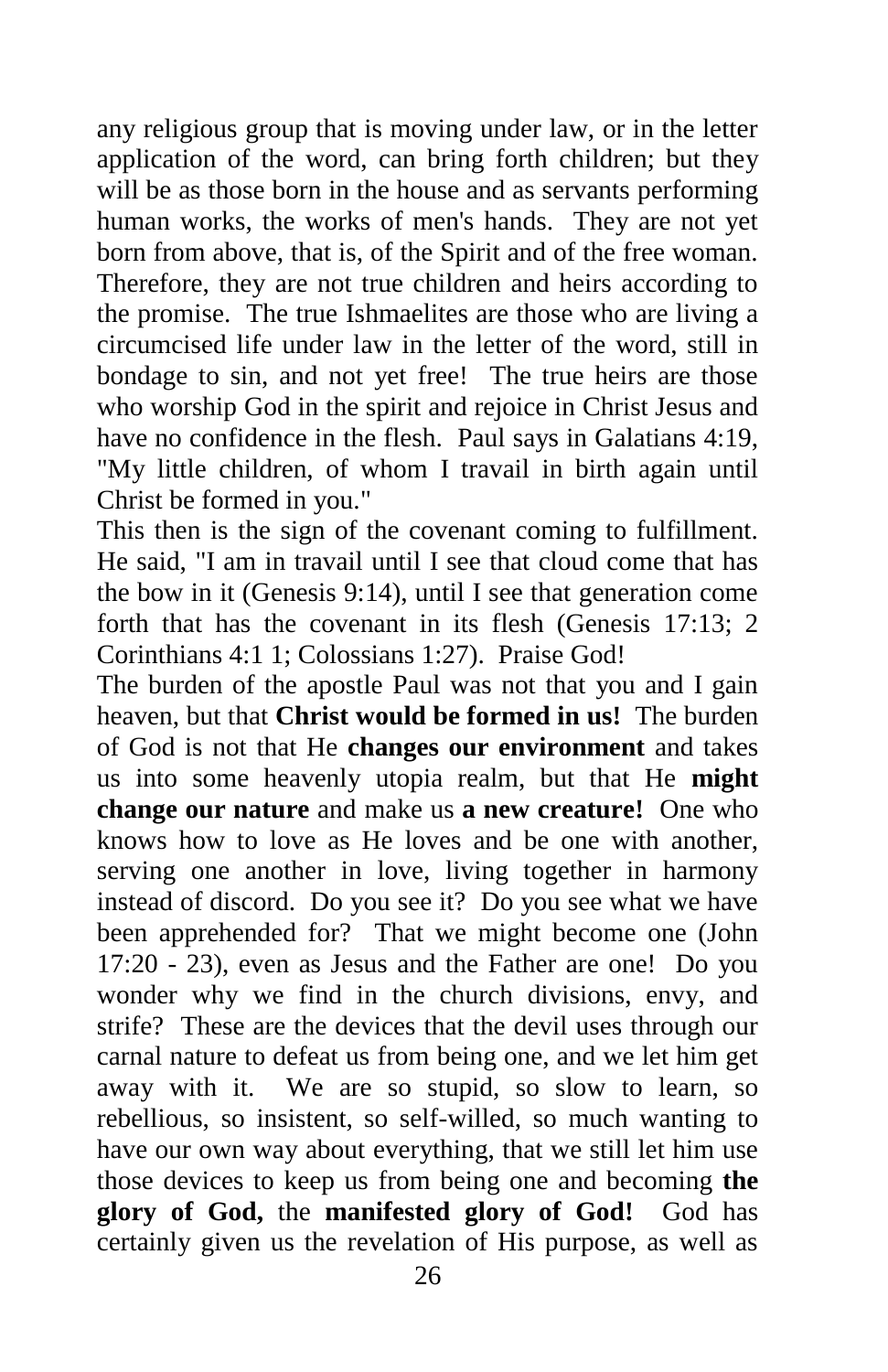**the** way. He will accomplish it. When we come into the fulfillment of what God has separated us out for, we are going to find that we have come into Him who is one. Man cannot accomplish this. We have to travail before God until Christ be fully formed in us which is our hope of glory! We who have the first fruits of the Spirit must wait on the Lord and co-labour together with Him or our labour is in vain. It is the Lord that gave the word and it is He that will perform it (Job 23:14, Ezekiel 36.-371- 1Thessalonians 5:24). Just because God has given us the revelation of what He purposes to do does not give us the ability to accomplish it. You can produce an Ishmael just like Abraham did. He was trying to bring forth a seed that would be the heir, but he did not make it as we all know. He had to wait on God! How important it is not to let our zeal eat up the house of God.

All of you who are opening up your homes, all of you that are going into homes, all of you that are contemplating going to farm communities, let me say one thing to you: Make certain that God is directing you. If He is not, it is not going to produce what we are after. It will be flesh and not spirit, and it will profit nothing. When you get there, you are going to be an instrument in the devil's hand to keep generating envy, strife, debate, and divisions. That will never become a testimony to Jesus Christ. Let us not be fools, but let us learn. What are we really after, having our own way or serving God? Are you willing to suffer the loss of all things that you might win Christ? Or are you going to insist on trying to hold onto your little possessions and lose all in the final end? Beloved, let us stop putting a false sense of value on those things which we call our possessions. My wife pointed out to me that she suddenly realized that when the rich man could not turn loose his possessions he did not go away happy about it, but he went away sorrowful.

In Galatians 4:23 - 26 we continue, "But he who was of the bondwoman was born after the flesh; but he of the freewoman was by promise. Which things are an allegory: for these are the two covenants; the one from the Mount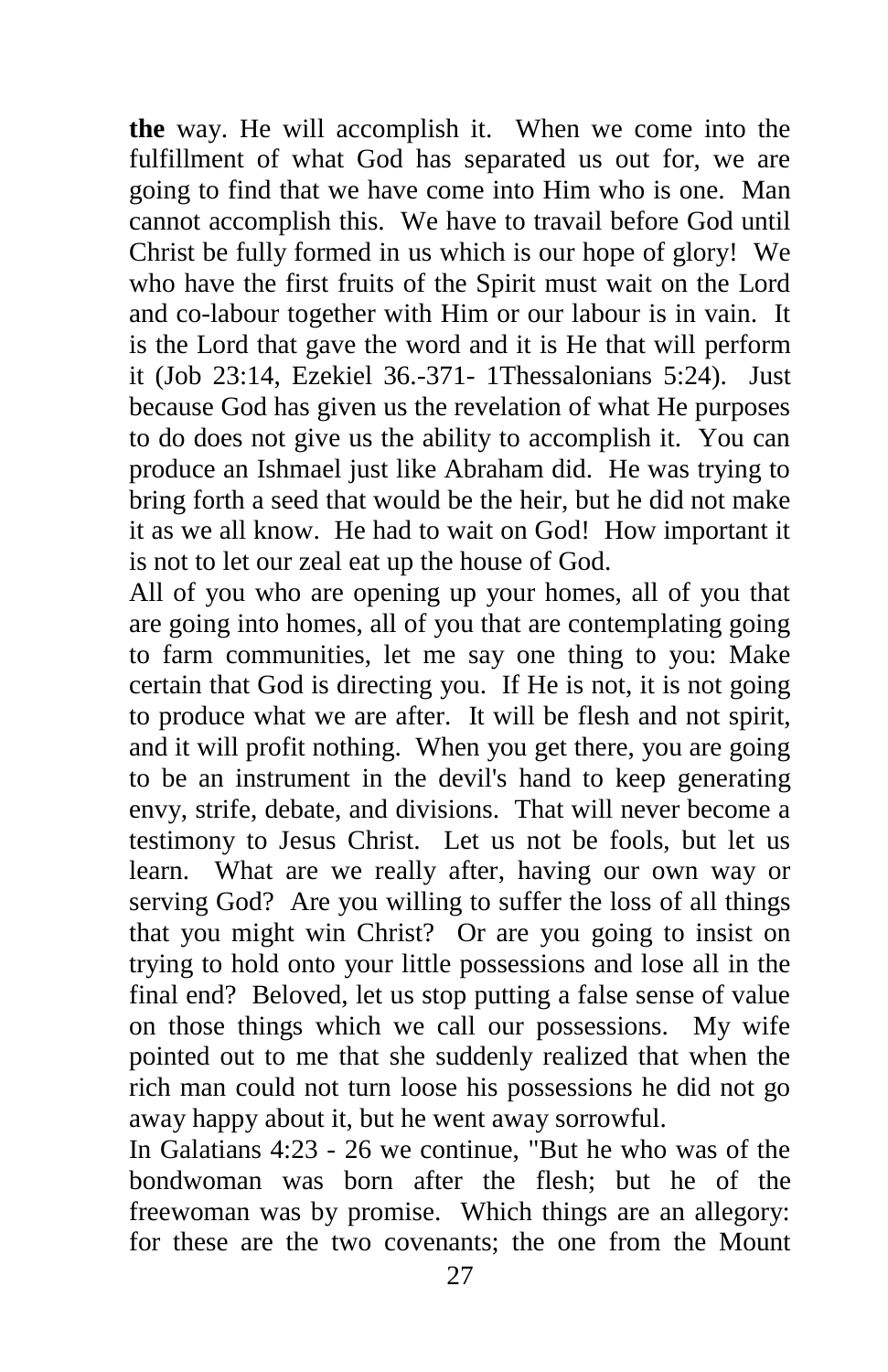Sinai, which gendereth to bondage, which is Agar, for this Agar is Mount Sinai in Arabia, and answereth to Jerusalem which now is, and is in bondage with her children. But Jerusalem which is above is free, which is the mother of us all." There are two Jerusalems. There is the one that is visible, natural, seen in the world; there is also the one that is invisible, spiritual, above the natural, that can only known by the spirit. The one that is visible is temporal, but the one that is above and invisible is eternal.

We read in verses 27-31, "For it is written, Rejoice, thou barren that bearest not; break forth and cry, thou that travailest not: for the desolate hath many more children than she which hath an husband. Now we, brethren, as Isaac was, are the children of promise. But as then he that was born after the flesh persecuted him that was born after the Spirit, even so it is now. Nevertheless what saith the scripture? Cast out the bond-woman and her son: for the son of the bondwoman shall not be heir with the son of the freewoman. So then, brethren, we are not children of the bondwoman, but of the free." This bondwoman and her son represent those who were under the first covenant, the law, and would be cast out, that is, not inherit with the son of the freewoman! The Old Testament church, the Jews, the natural Jerusalem under the covenant of the law was not the ones who would produce the promised seed. Just as that is true, so is it also true that the carnal church-system today will not produce the promised seed. Both have the same problem. They are of the flesh and not spirit! The carnal church system of today is pictured for us in her true state as she is seen and recognized by the world.

She glorifies herself and in her heart sits as a queen, claims she has a husband (no widow), and shall not see sorrow. Her judgment will come in one day (Revelation 18:8 - 10, 23, 24). By contrast the true church is above in the heavenly realm and pictured for us in Revelation 12:1 and 2. Those who make up the harlot are satisfied that they have attained already (Revelation 19:7, 8; Revelation 20:2, 9, 10, 11), and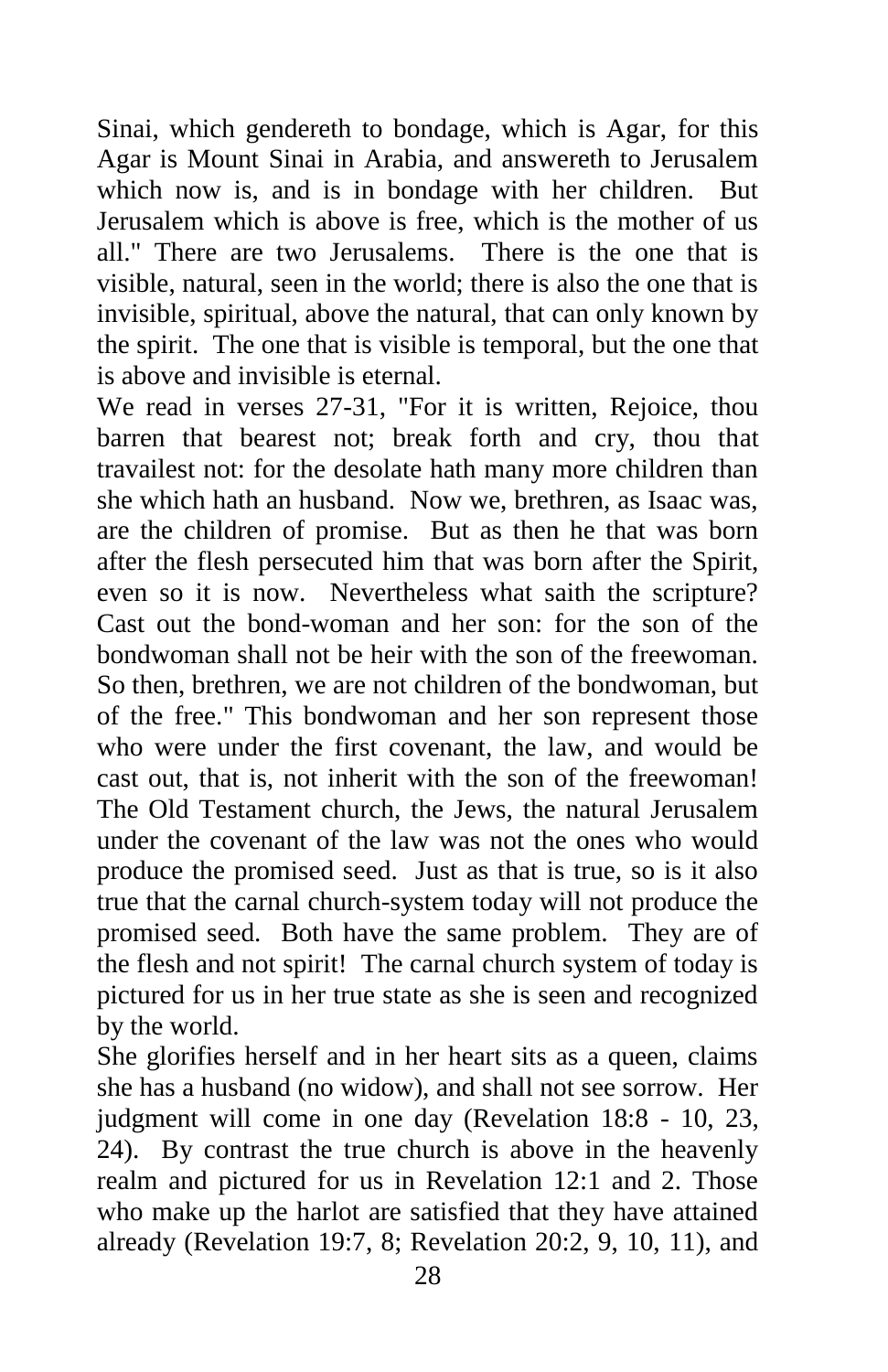are confident that they shall see no sorrow, but will be raptured out! Because of the abundance of her merchandise (Revelation 18:12, 13), they see themselves as blessed of God, increased with goods, and having need of nothing, and are not aware of their true conditions (Revelation 3:17).

The true church (woman) by contrast recognizes she is not yet married (i.e., has no husband yet); therefore, she sits as a widow and is barren (Galatians 4:27). She has lost her first husband (the old man) by death and is free to be married to another (Romans 6:6; Romans 7:2 - 4), but has not yet finished making herself ready for marriage to the Lamb (Revelation 19:7).

I trust that you can see by the spirit the truth that is here. There are two things that as long as they have dominion over us keep us in bondage and unable to be made one (married) with God. One is sin and the other is the law. Both were dealt with by Jesus while he was here. He took them to the cross (1 Peter 2:24; Colossians 2:11 - 14). Sin, because it separates us from Him who is holy, harmless, and separate from sinners (Hebrews 7:26); the law because it was a ministration of death and not life (11 Corinthians 3:7). The law was never given as a means to make men righteous, but to teach us our need to be made righteous. Once we are made righteous, there is no need for the law (1Timothy 1:9). Since righteousness is required in order for us to be one with Him who is righteous (11 Corinthians 6:14 - 18; 7:1) and we cannot attain unto it ourselves, God solved the problem for us by making Him to be sin for us, who knew no sin, that we might be made the righteousness of God **in Him (**11 Corinthians 5:21). Praise the Lord!

We know that in Him is no sin (1 John 3:5). In verse 6 it says, "Whosoever abideth in him sinneth not." How then can we know that we are in Him? Verse 7: "Little children, let no man deceive you: he that doeth righteousness is righteous, even as he is righteous." Verse 10: "In this the children of God are manifest, and the children of the devil: whosoever doeth not righteousness is not of God, neither he that loveth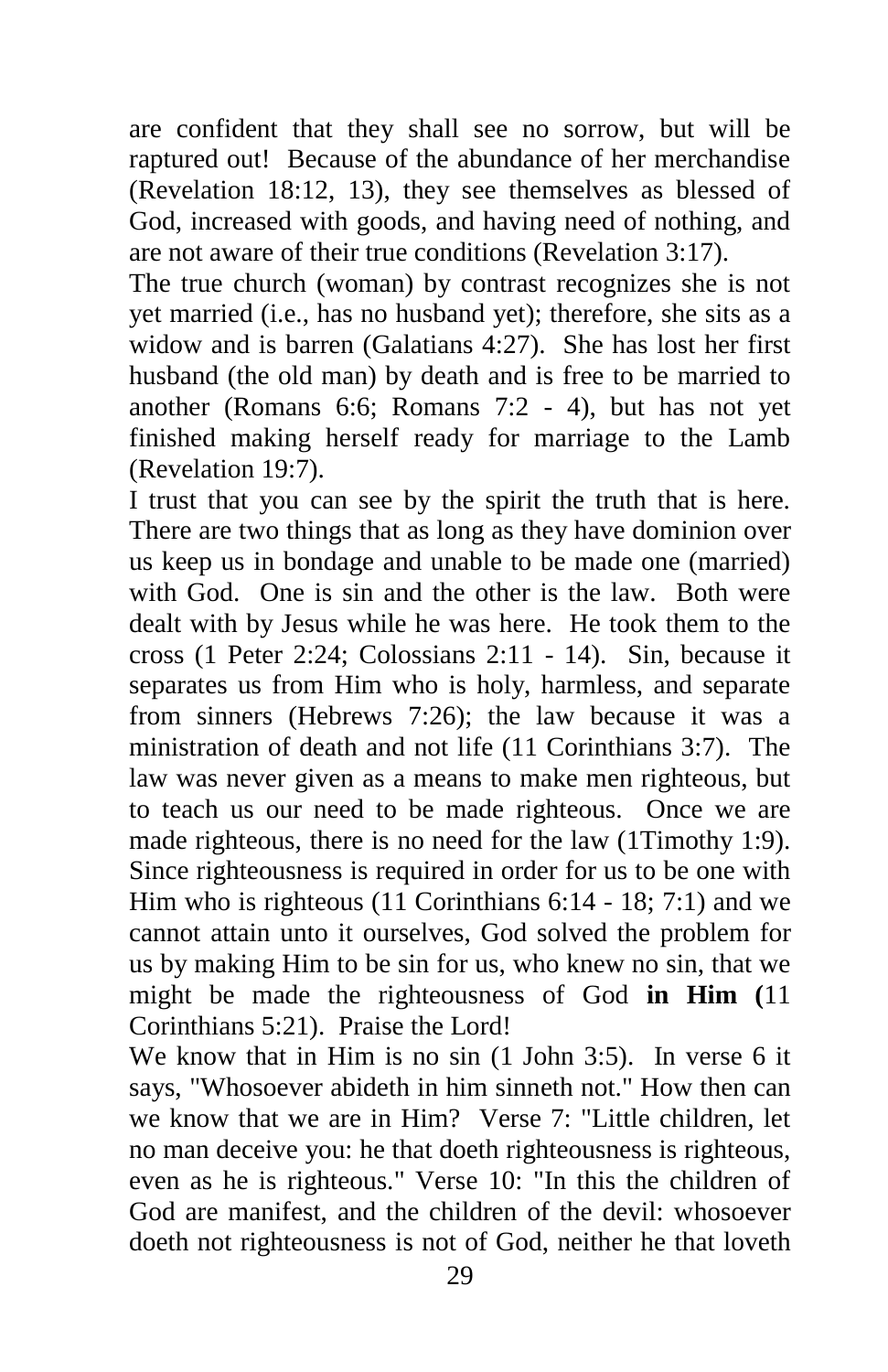not his brother." Man under sin (unrighteousness) cannot do righteousness and man under law (self-righteousness) cannot do righteousness. How then can we do righteousness that it might be manifest that we are the children of God? Romans 6:10 - 22 and Galatians 2:19 - 21 instructs us.

The first deals with sin, and the second deals with the law that we might be free to serve the Lord and be that seed that shall serve Him, the promised seed! (See Psalms 22:30, 31; Galatians 3:26 29.)

We can understand why Paul in Philippians 3:9 expressed his desire to be found in **Him!** All those saints who make up the true church have this understanding of their need to be found **in Christ;** and that what it means to be found in Him is to be found in His righteousness. Therefore, they hunger and thirst after this righteousness. They are in travail until Christ be formed in them, until that manchild life comes forth within them. The true church is barren yet because that manchild of righteousness, that proper seed, has not yet been brought forth in its fullness by her, but the promise comes from God: "Rejoice, thou barren that bearest not; break forth and cry, thou that travailest not: for the desolate hath many more children than she which hath an husband."

Praise God! It is going to take a righteous company of believers to be the standard that God will raise up in the endtime to stop the flood of iniquity and wickedness from destroying all flesh (Isaiah 59, Romans 9:28 - 33). What is it that is going to stay God's hand from destroying the whole world again as He did in the time of Noah? He will see **the bow in the cloud** and remember His covenant with the whole earth. Christ formed in a company of believers! The godly seed! A company of sons of God who know the way of the cross, who have suffered the loss of all things that they might win Christ and be found **in Him!** A company who have made themselves of no reputation, but have taken upon themselves the form of a servant and have become obedient even unto death, the death of the cross. This then is the mark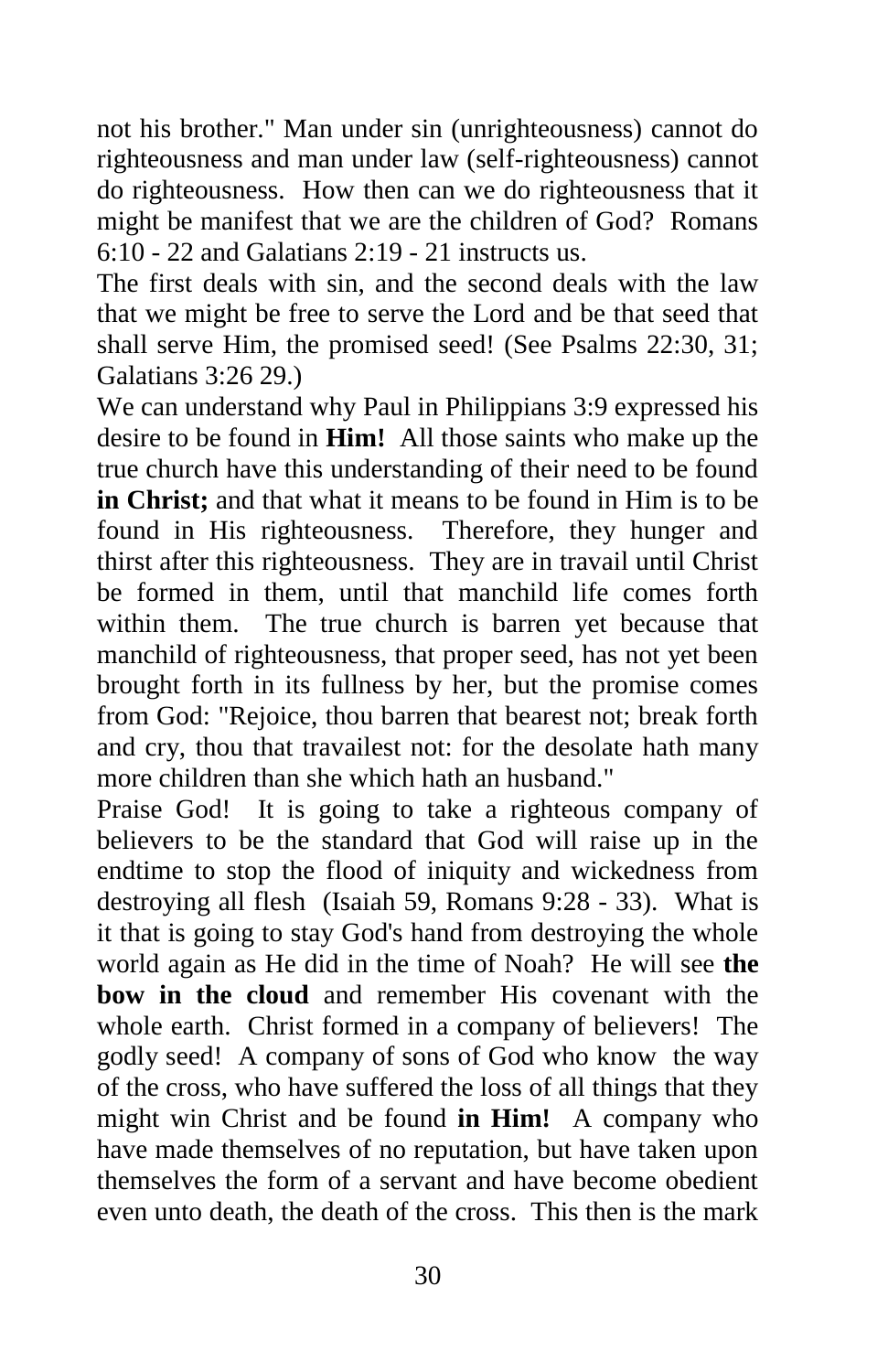of Abraham's seed, the ones that are the heirs according to the promise (Galatians 3:29).

Let us look back in Genesis 22:15 - 18. "And the angel of the Lord called unto Abraham out of heaven the second time, And said, By myself have I sworn, saith the Lord, for because thou hast done this thing, and hast not withheld thy son, thine only son (notice it says single son): That in blessing I will bless thee, and in multiplying I will multiply thy seed as the stars of the heaven, and as the sand which is upon the sea shore; and thy seed shall possess the gate of his enemies; And in thy seed shall **all the nations** of the earth be blessed; because thou hast obeyed my voice." Again we see the promise to Abraham was a seed (singular) as the stars of the heaven, and also as the sand which is upon the sea shore. We find that it is the sand now, not the dust of the earth, but it is that sand of the sea shore. The sand of the sea shore is that which holds back the flood, which says you can go so far and no further. The symbolism here is plain, for the seed that was promised to Abraham was to be as the stars of heaven. (Note: It says in Daniel 12:3 that they that turn many to righteousness shall shine as the stars of heaven.) It says in Genesis, 1:14 - 18 that when God set the sun, moon, and stars in their place that they were to serve as **lights** to shine in darkness to give light upon the earth and to separate the night from the day. We find also in James 1: 17 that God is the Father of **lights** in whom is no variableness, neither shadow of turning. So again we see the symbolism in the language of the Holy Ghost, that those who turn many to righteousness shall be as the stars of heaven; that is, they shall be the light of the world in the time of darkness, and they shall be as the sand of the sea shore which holds back the tide of wickedness and keeps it from flooding the earth and destroying all flesh. For when the enemy comes in like a flood, the Spirit of the Lord shall lift up a standard against him (Isaiah 59:19). That standard will be made up of all those saints whom the Spirit of the Lord has brought to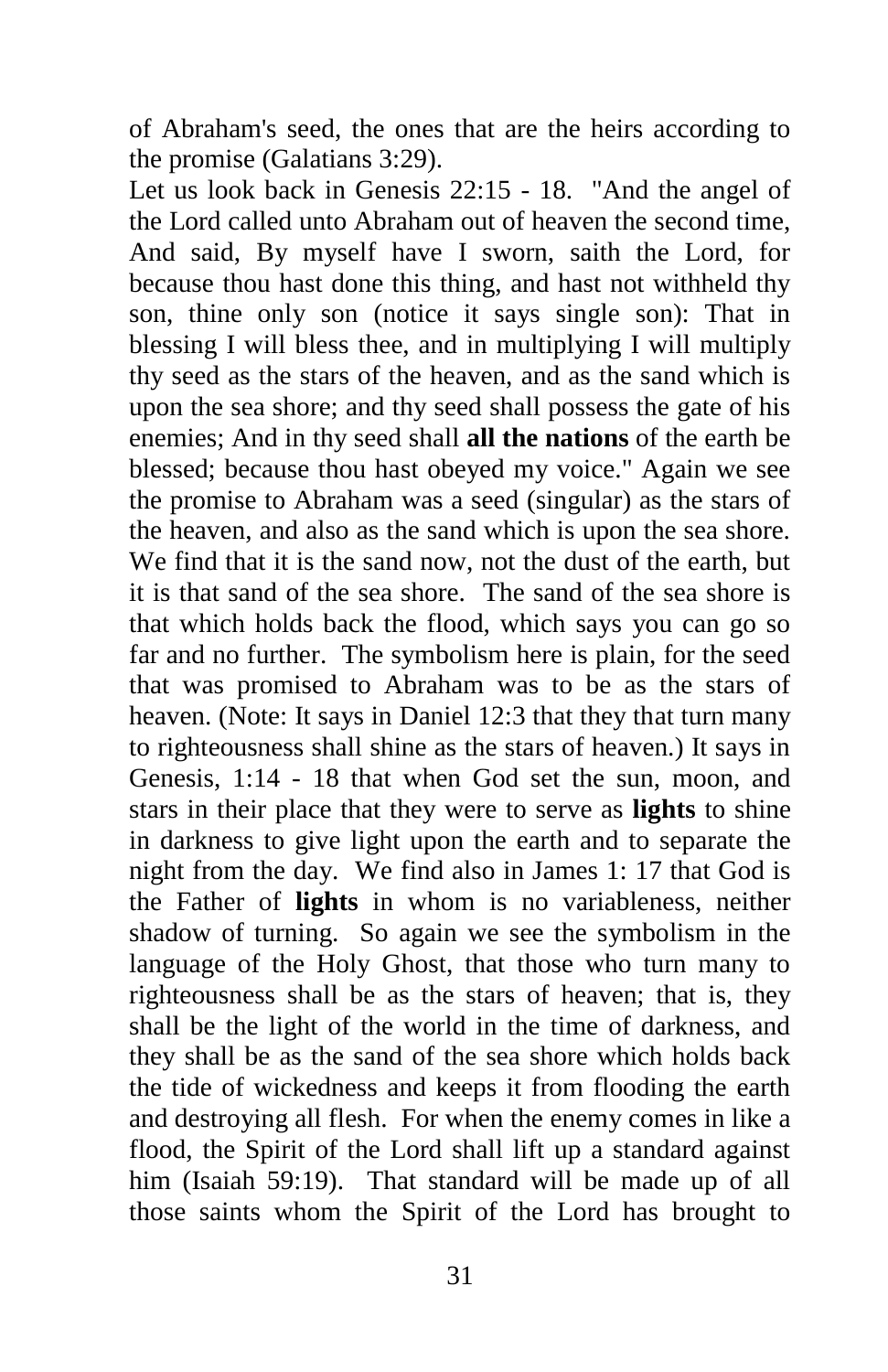perfection unto a perfect man unto the fullness of the stature of Christ!

In Genesis 24:60 we find that Abraham has sent forth his servant Eleazer to fetch a bride for Isaac. When Rebekah was about to leave to go with the servant back to Isaac, her family blessed her and said.. be thou the mother of thousands of millions . . . "

That is a lot of seed! When that promise was made to the barren which said, "Blessed art thou O barren, thou that hath not borne any children, and thou that hath not been fruitful, for you shall bare more children than the bondwoman." It is referring to these thousands of millions! (You know the interesting thing about that is when you rub out all the zeros, you just have one left, for **we** are **nothing** and **He is everything!)** Praise God! Lined up behind that captain of the host who is one are all those whom He has chosen and are nothing (1Corinthians 1: 26, 27).

Until the Spirit of God comes and gives us the full illumination of the truth of God and burns in us as the light and life of God, how can we declare His life? This is what God is waiting for, a seed that can declare His name, His life, His light, His truth, and can manifest it and can show it (1 John 1: 1, 2). This is what Jesus did when He came. He said, "I am the light of the world . . . " (John 8:12), and "I have declared **thy name** unto my brethren (John 1:8; John 17:26). Amen! And this is what we are called to also, as it says in John 20:21, "Then said Jesus to them again, Peace be unto you: as my Father hath sent me, even so send I you." May God fulfill in us the purpose for which He has drawn us out of the waters of the sea of humanity and baptized us into the body of Christ!

We find now in Genesis 25:5 another very interesting thing that sheds light on much that has been happening in Christianity.

It says, "And Abraham gave all that he had unto Isaac." (The promised seed is the inheritor of all things.) Verse 6: "But unto the sons of the concubines, which Abraham had,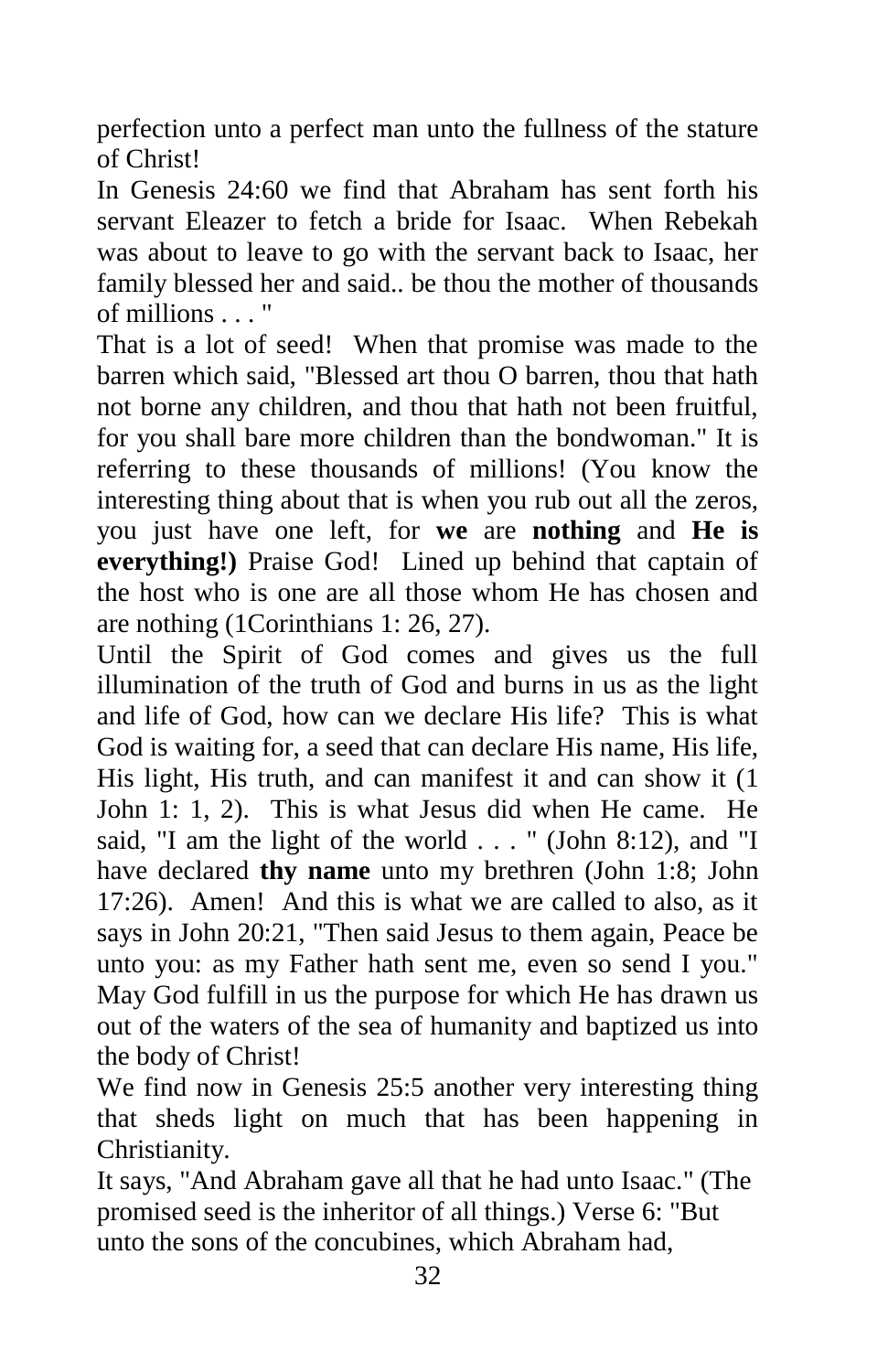Abraham gave gifts, and sent them away from Isaac his son, while he yet lived, eastward, unto the east country." (Now there are threescore queens and fourscore concubines and virgins without number in the king's court. Song of Solomon 6:8, 9) The concubines represent those which God engaged himself with for no other purpose than just to use them as concubines in his court. Look at what He did for them. "But unto the sons of the concubines, which Abraham had, Abraham gave gifts, and sent them away from Isaac his son, while he yet lived, eastward, unto the east country."

This foreshadows for us all those gift ministries who are never interested in Sonship (the way of the cross, making themselves of no reputation, suffering the loss of all things, fellowship with the suffering of Christ). They are just interested in using their gifts that they received from God to make a name for themselves and to gain riches. This is because they are not in the true bride relationship with God while in that company. They are able to gather large followings for a season because of what Jesus said in John 5:43, "I am come in my Father's name, and ye receive me not: if another shall come in his own name, him ye will receive."

God says while there are threescore queens and fourscore concubines and virgins without number, my beloved, my undefiled, What is she? She is one! She is the choice one of her mother.

While there have been many denominations, many moves, many sects, and all have had a part in the king's court, the whole world is waiting for that one, that choice one, the one which is invisible, spiritual, above, that is going to produce her righteous seed to bring forth her manchild. We can understand why it is that the gift ministries have never brought forth the manchild. They were just interested in using their gifts and making a name for themselves in the earth. That is what they were limited to, for they were the sons of the concubines, and, therefore, limited to their gifts.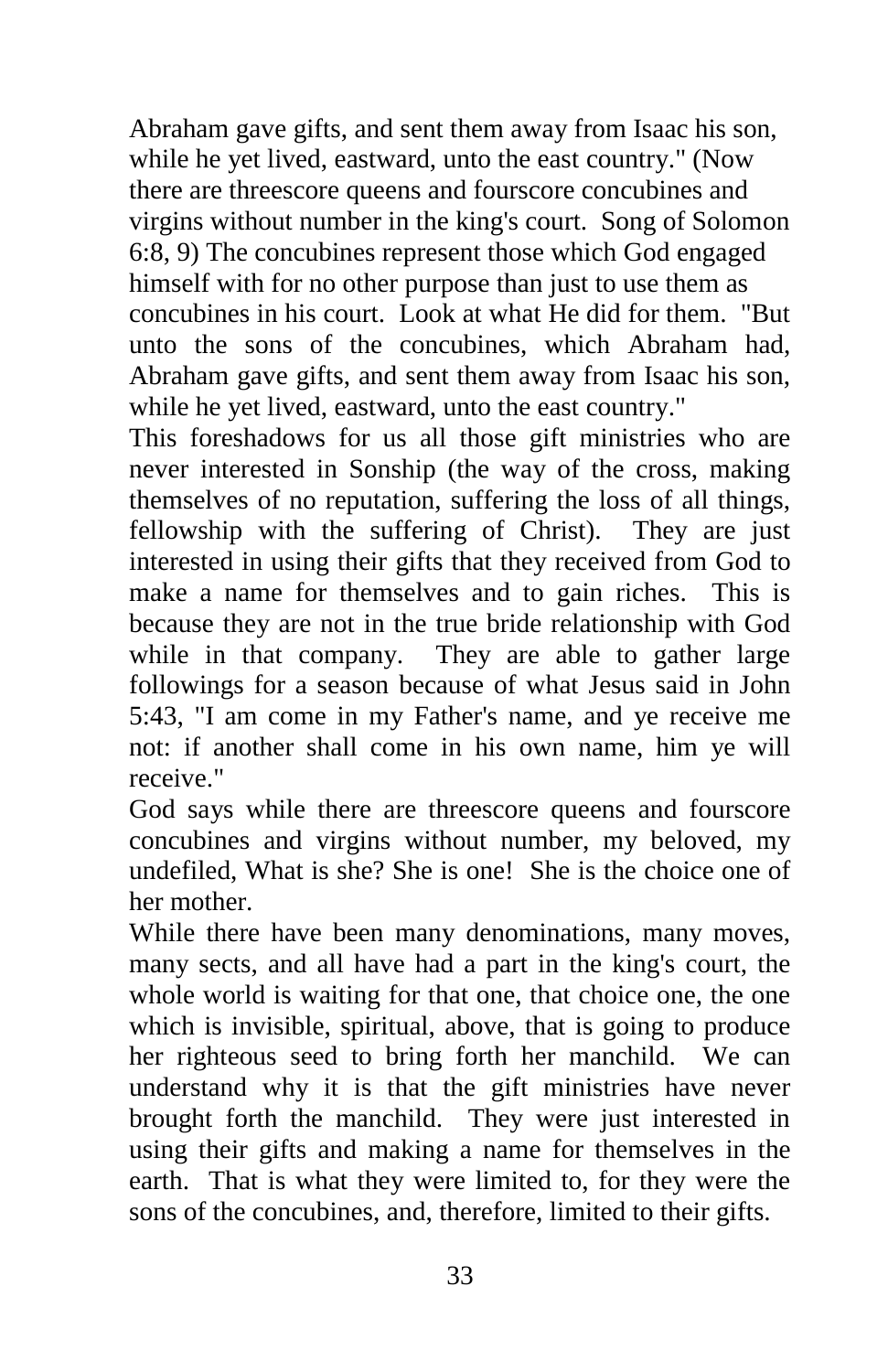God was not ready yet, it was not yet the time, for the true bride to bring forth her manchild.

In Ezekiel 37:21 it says, "And say unto them, Thus saith the Lord God; Behold, I will take the children of Israel from among the heathen, whither they be gone, and will gather them on every side, and bring them into their own land: And I will make them one nation in the land upon the mountains of Israel; and one king shall be king to them all: and they shall be no more two nations, neither shall they be divided into two kingdoms any more at all."

This is the purpose of God in this hour. This is what He is calling us into. He is bringing us into our own land now and He is going to make out of us one nation and we will no longer be two nations anymore, and we will all have one king! We have been two nations, two kingdoms, the kingdom of self in the flesh, and the kingdom of God in the spirit. We have been divided within ourselves and with one another halting between two opinions, whether it is better to serve mammon or God! God is after getting us into oneness, making of us one nation, one people, under Jesus who is the King! For a nation shall be born in a day (Isaiah 66:7, 8)! Jesus is the day! It will be a righteous nation, a body of believers, though many, yet one! Made up of a seed called out of all nations (Romans 9:26 - 29)! Made up of those in every generation who have forsaken all to serve Him! Those out of every tribe and nation who have performed their reasonable service and presented unto God their bodies as a living sacrifice, holy, acceptable unto God, that the life of His son Jesus might be made manifest in their mortal flesh (11 Corinthians 4: 10, 11), being not conformed to this world, but transformed by the renewing of their minds (Romans 12: 11 2). Proving what is that good, acceptable, and perfect will of God, doing from their heart the will of God!

Those who are His people, the sheep of His pasture who hear the voice of the shepherd (John 10:4) and a stranger will they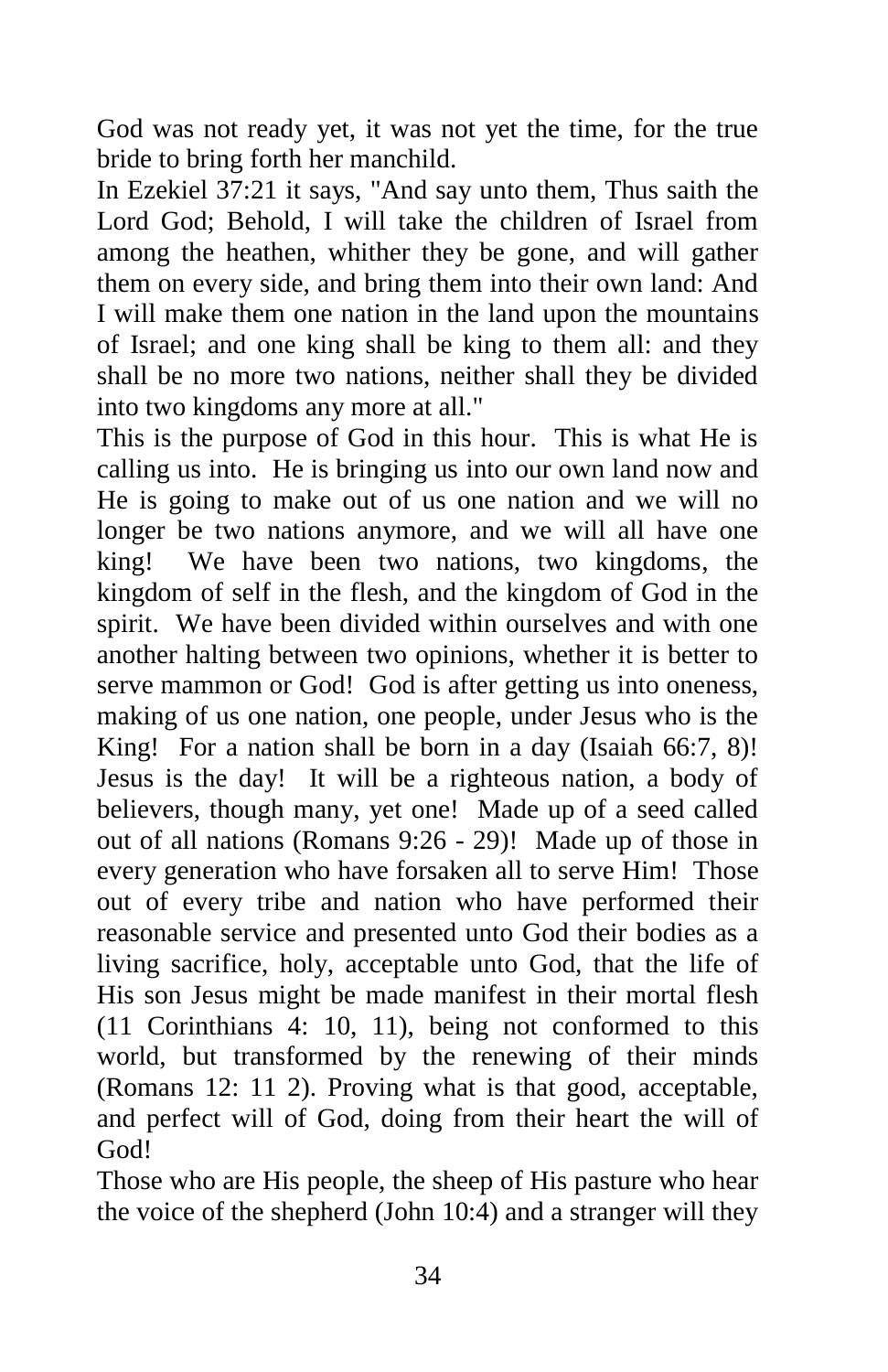not follow (John 10:5). There will be one fold and one shepherd (John 10: 16). Praise God!

These then are the ones who make up the firstfruits unto God and to the Lamb (Revelation 14:1 - 5). The number 144,000 is a symbolic number in the language of the Holy Spirit and represents for us all those who have come to fullness of light, unto the glory of God! God is light! Jesus taught in John 11:9 that there are twelve hours in the day. Now in the pattern of things taught in the scriptures, perfection is represented by squaring (i.e., making all sides equal). Thus, the holy city is pictured four-square. When you square the number twelve (which stands for the fullness of the day or light) (Genesis 1:5); and also stands for the life that Jesus came to give us (John 8:12; John 10: 10), you get 144. When you raise it in power, it comes out 144,000, symbolically representing all those who have come to know Jesus in the fellowship of His sufferings, being made conformable to His death, and have been raised in the power of His resurrection!

Following the Lamb whithersoever He goeth! Those who have gone before us and have already fulfilled their course now have the crown of life laid up for them and are pictured for us in Hebrews 12:1 as a great cloud! We who are alive and remain must now lay aside every weight and the sin which doth so easily beset

us and run with patience the race that is set before us, for after we have been tried, we shall also receive the crown of life which the Lord has promised to them that love Him (James 1:12)! Praise God!

Paul tells us in 1 Thessalonians 4:17 what is going to happen at the end of this age when the Lord returns! "Then we which are alive and remain shall be caught up together with them **in the** clouds, to meet the Lord in the air: and so shall we ever be with the Lord." Glory! God will have brought a cloud over the earth and the sign of the covenant will be seen in the cloud! A whole company of witnesses making up a **great cloud**, each one having **the sign of the covenant** in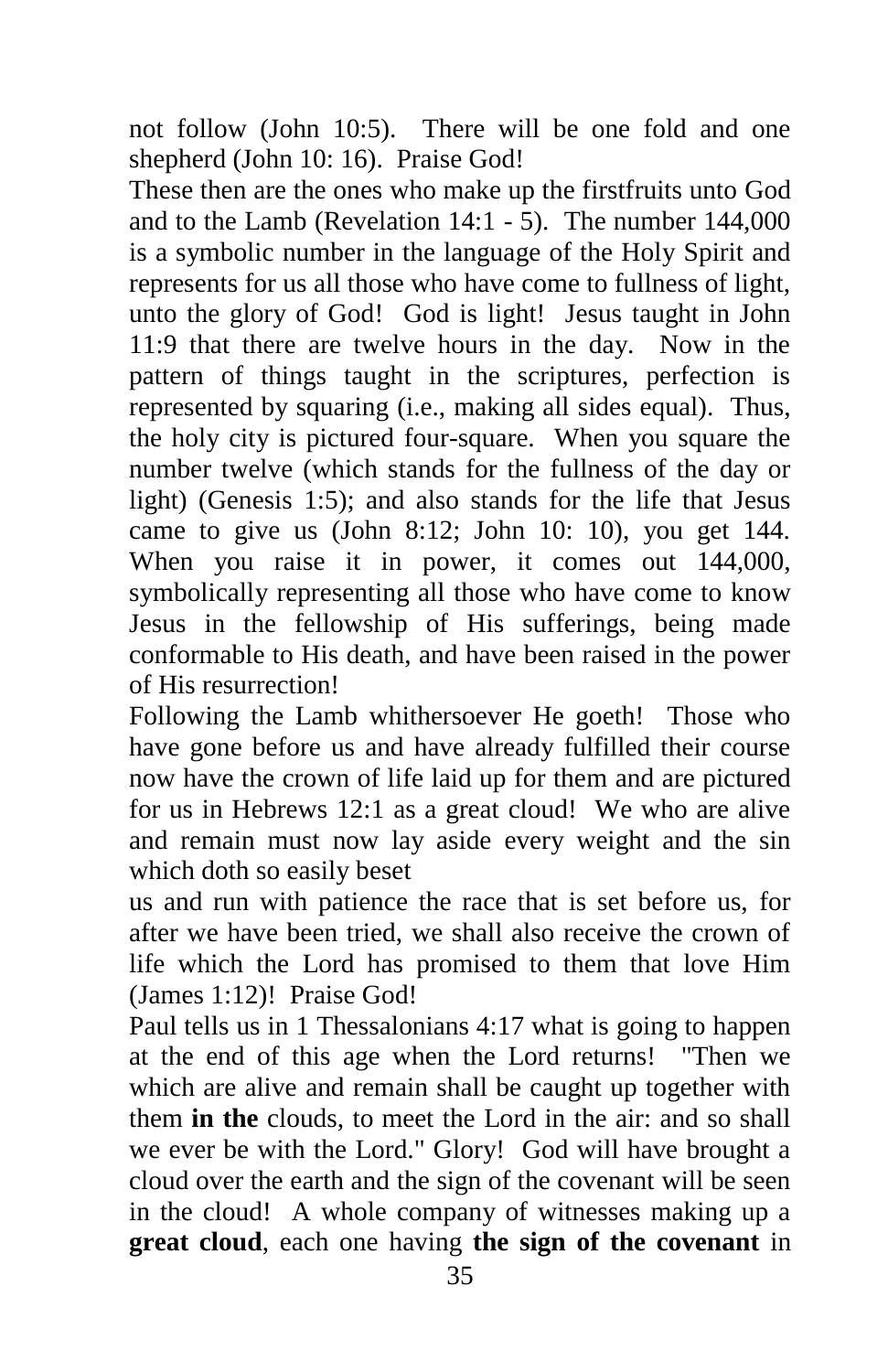their flesh! Notice in Genesis 9:13 and 14 that God said, "I do set my bow in the cloud, and it shall be for a token of a covenant between me and the earth. And it shall come to pass, when I bring a cloud over the earth, that the bow shall be seen **in the cloud."** This is why in the book of Acts 1:9 - 11 it says, "And when he had spoken these things, while they beheld, he was taken up; and **a cloud** received him out of their sight. And while they looked steadfastly toward heaven as he went up, behold, two men stood by them in white apparel; Which also said, Ye men of Galilee, why stand ye gazing up into heaven: this same Jesus, which is taken up from you into heaven, shall so come in like manner as ye have seen him go into heaven."

How was He taken up? It says **a cloud** received Him out of their sight! How does the scripture teach He will come back? In like manner!

In closing this teaching, I would like to direct your attention to what Jesus Himself taught regarding His return at the end of this age. In Matthew 24:3 it tells us that the disciples came unto him privately saying, "Tell us, when shall these things be: and what shall be the sign of thy coming, and of the end of the age?" Note the first thing Jesus answered was, "Take heed that no man deceive you." Unless we have the true understanding of what God's plan and purpose calls for, we will be deceived, and consequently, not ready! If you believe that His plan calls for you to be taken on a trip, a change of location, it would not require the same preparation as if you knew that His plan calls for His light, His life, to be burning in you (i.e., a change of nature in order for you to be ready to go in with Him)! What did the Lord teach concerning what we are to expect? He said many would come in His name claiming Him to be the Christ, yet deceive many with their teaching. He continues on listing the things that will be the characteristics of the end of this age through verse 22. Then He speaks regarding **the sign** of His coming in verse 27, "For as the lightning cometh out of the east, and shineth even unto the west; so shall also the coming of the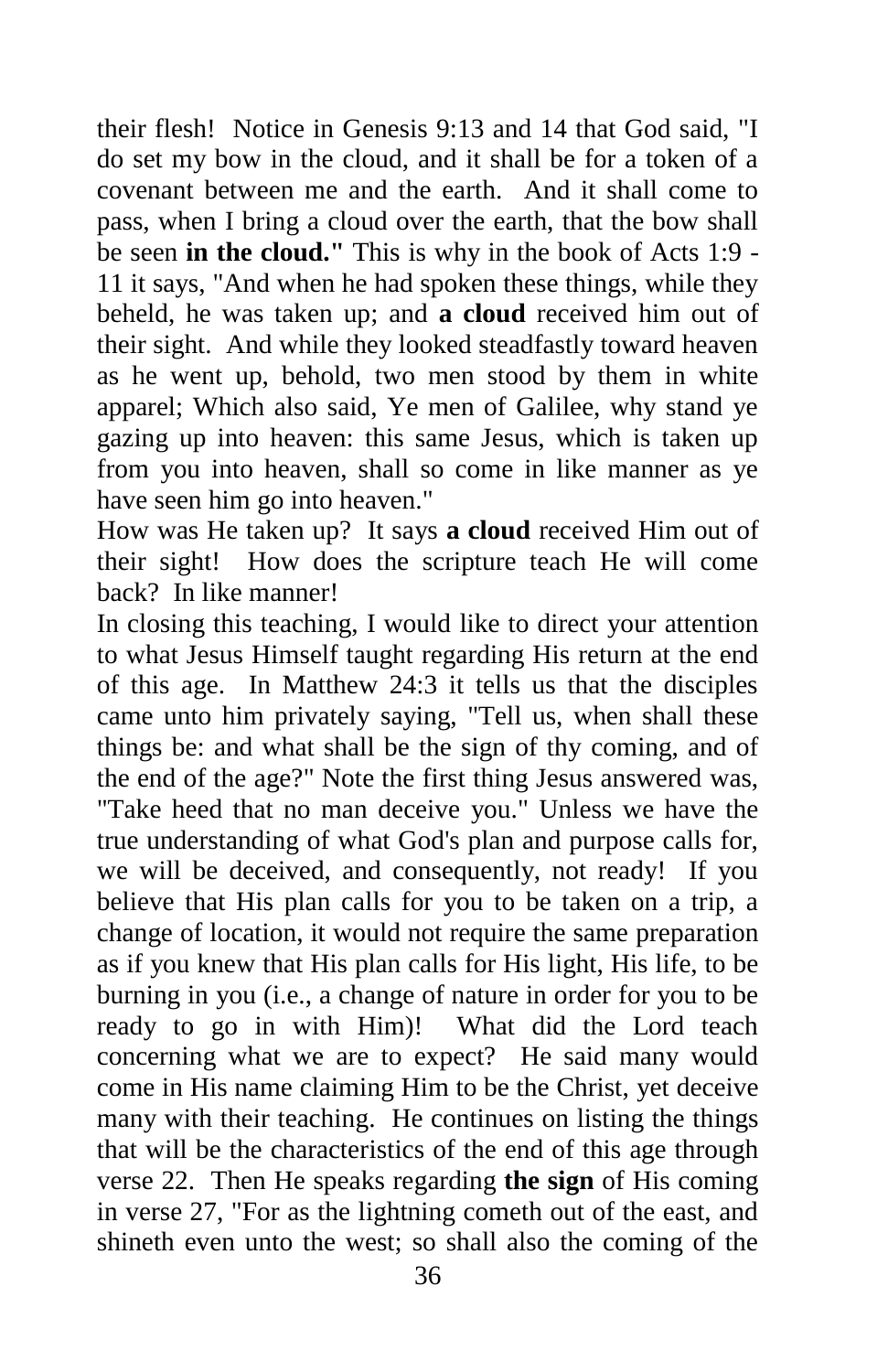Son of man be." He is speaking here of His coming in judgment upon a wicked world and apostate church! For He says in verse 29 that the sun shall be darkened, which is the symbolism the scripture uses for the teaching of the Holy Spirit in the believer.

Jesus taught in John 9:4 that the night cometh, when no man can work." It is the voice from heaven, the voice of the son, the bridegroom in the believer (Hebrews 1:2; 12:25) that He is speaking of here! (Ref: The fall of the harlot church and her daughters, Revelation 17 and 18) Notice in Revelation 18:23 that it says, "And the light of a candle shall shine no more at all in thee; **and the voice of the bridegroom** and of the bride shall be heard no more at all in thee . . ." Thus the moon shall not give her light and the stars shall fall from heaven, speaking of the individual son of God who in this endtime have fallen from their own steadfastness with God (Revelation 6:12 - 17; Isaiah 34:4, 5), and the powers of the heavens shall be shaken. Amen! Paul spoke of this also in Hebrews 12:25 - 29. "See that ye refuse not him that speaketh. For if they escaped not who refused him that spake on earth, much more shall not we escape, if we turn away from him that speaketh from heaven: Whose voice then shook the earth: but now he hath promised, saying, Yet once more I shake not the earth only, but also heaven. And this word, yet once more, signifieth the removing of those things that are shaken, as of things that are made, that those things which cannot be shaken may remain. Wherefore we receiving a kingdom which cannot be moved, let us have grace, whereby we may serve God acceptably with reverence and godly fear: For our God is a consuming fire."

Let us remember that the scripture is not speaking literally, but **spiritually,** in words which the Holy Ghost teaches and is not comparing natural things with natural, but spiritual things with spiritual (1 Corinthians 2:12, 14)!

When all these things happen, the Lord says in Matthew 24:30, "And then shall appear the sign of the Son of man in heaven . . ."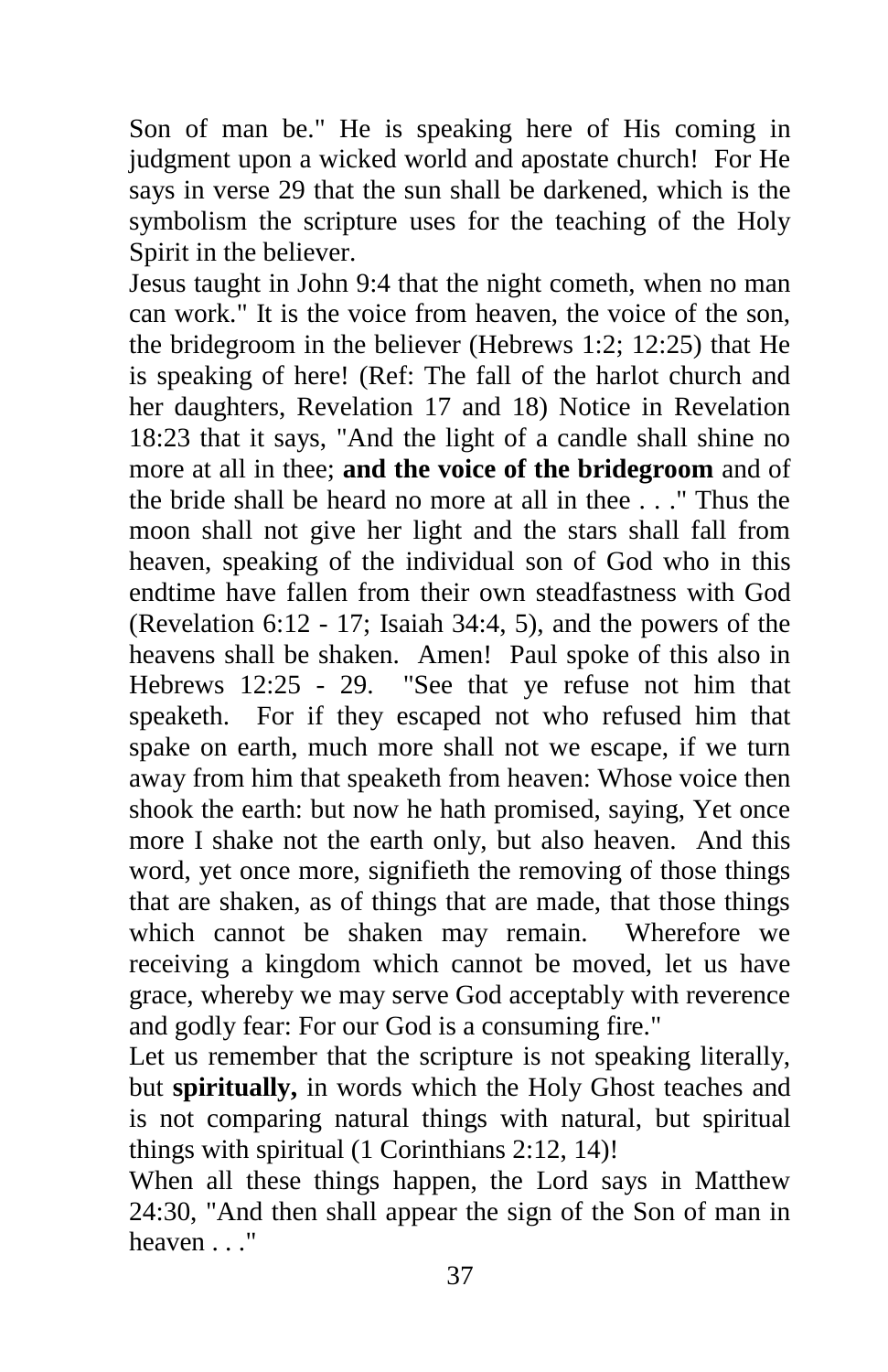For there will be a company of believers that will not be moved by any of these things, a remnant, those who endure unto the end, and shall be saved (Matthew 24:13), that will remain alive, who are virgins (Revelations 14:4), whose light (the life of Christ within) will not go out (Matthew 24:7 - 10), but having put on the whole armour of God are able to withstand in the evil day, and having done all, to stand! (Ephesians 6:13)! It will be a company who has come into ". . . the unity of the faith, and of the knowledge of the son of God, unto a perfect man, unto the measure of the stature of the fullness of Christ (Ephesians 4:13)! Christ fully formed in them and they fully established in Christ! Just as Jesus taught his disciples in John 14:20, "At that day ye shall know that **I am in my Father,** and **ye in me,** and **I in you."** 

In verse 22 Judas saith unto him, not Iscariot, "Lord, how is it that thou wilt manifest thyself unto us, and not unto the world?" What did Jesus answer? Verse 23: "If a man love me, he will keep my words: and my Father will love him, and **we** will come unto him, and make **our abode with him."** The bow and string of the battle bow will take up resid6nce **in the** clouds of heaven, fulfilling the sign of the covenant with the whole earth and every living creature, fulfilling also the prayer of Jesus in John 17:20 - 26, "Neither pray I for these alone, but for them also which shall believe on me through their word; That they all may be one; as thou, Father, art in me, and I in thee, that they also may be one in us: that the world may believe that thou hast sent me. And the glory which thou gavest me I have given them; that they may be one, even as we are one: I in them, and thou in me, that they may be made perfect in one; and that the world may know that thou hast sent me, and has loved them, as thou hast loved me. Father, I will that they also, whom thou hast given me, be with me where I am; that they may behold my glory, which thou hast given me: for thou lovedst me before the foundation of the world. O righteous Father, the world hath not known thee: but I have known thee, and these have known that thou hast sent me. And I have declared unto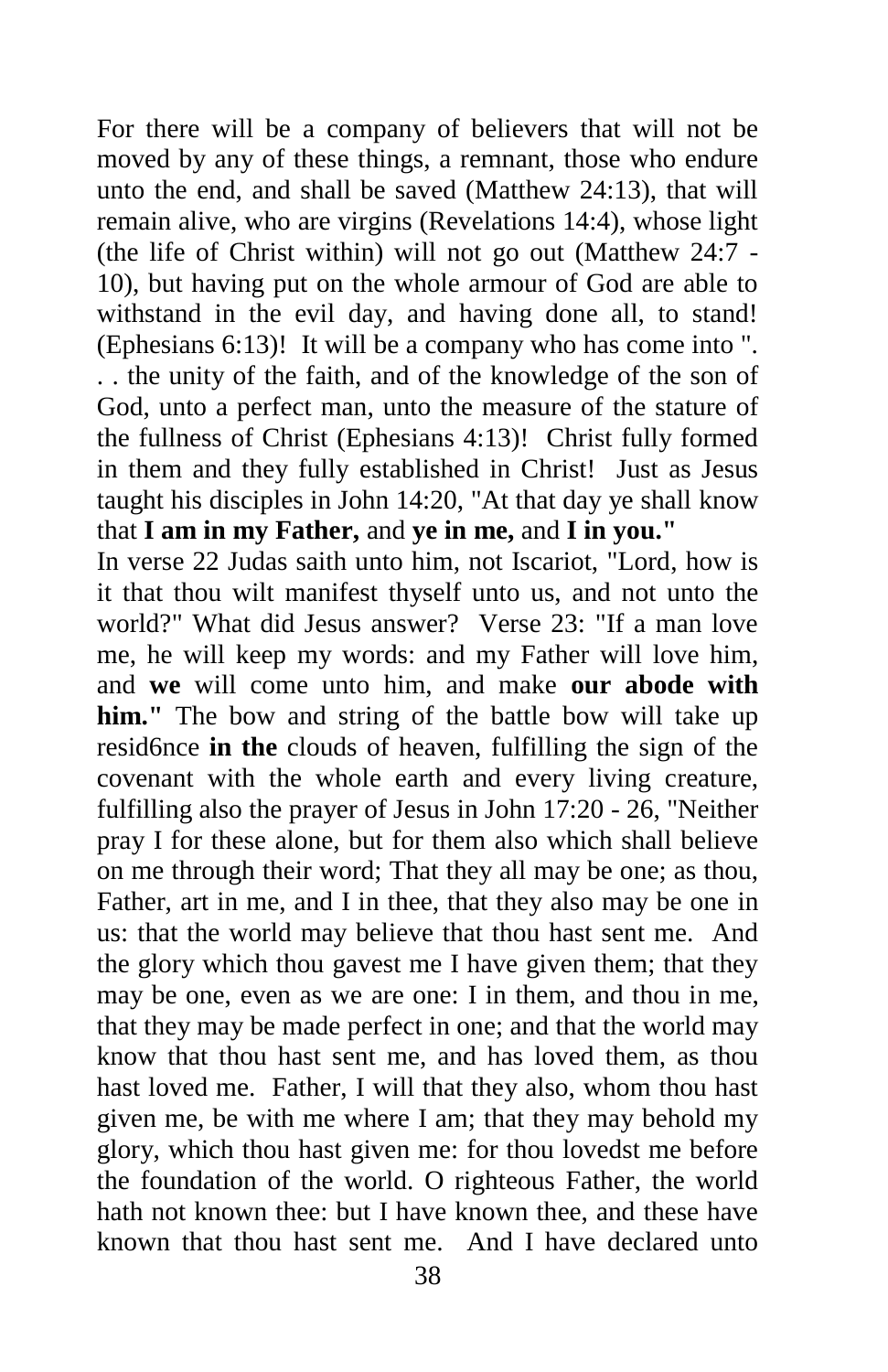them **thy name,** and will declare it: that the love wherewith thou hast loved me may be **in them,** and I **in them."**

No wonder it says in Romans 8:18 that "... the sufferings of this present time are not worthy to be compared with the glory which shall be revealed **in us!"** Verse 19: "For the earnest expectation of the creature waiteth for the manifestation of the sons of God."

Verse 21 - 23: "Because the creature itself also shall be delivered from the bondage of corruption into the glorious liberty of the children of God. For we know that the whole creation groaneth and travaileth in pain together until now. And not only they, but ourselves also, which have the firstfruits of the Spirit, even we ourselves groan within ourselves, waiting for the adoption, to wit, the redemption of our body."

The whole earth and all of creation is waiting for this grand event, for it knows that there will be no deliverance from the bondage of corruption until the Lord has brought forth his sons that will have been the first partakers of the fruit and thereby made ready to rule and reign with Him a thousand years in righteousness. At the time of the darkest hour that this world has ever seen, when all the lights of heaven will have gone out and the powers of the heaven will be shaken, Jesus says in Matthew 24:30, "And then shall appear **the sign of the Son of man** in heaven: and then shall all the tribes of the earth mourn, and they shall see **the Son of man coming in the clouds of heaven with power and great glory."**

Malachi saw it this way: Malachi 3:1 - 3, "Behold, I will send my messenger, and he shall prepare the way before me: and the Lord, whom ye seek, shall suddenly come to **his temple,** even the messenger of the covenant, whom ye delight in: behold, he shall come, saith the Lord of hosts. But who may abide the day of his coming? and who shall stand when he appeareth? for he is like a refiner's fire, and like fullers' soap: And he shall sit as a refiner and purifer of silver: and he shall purify the sons of Levi, and purge them